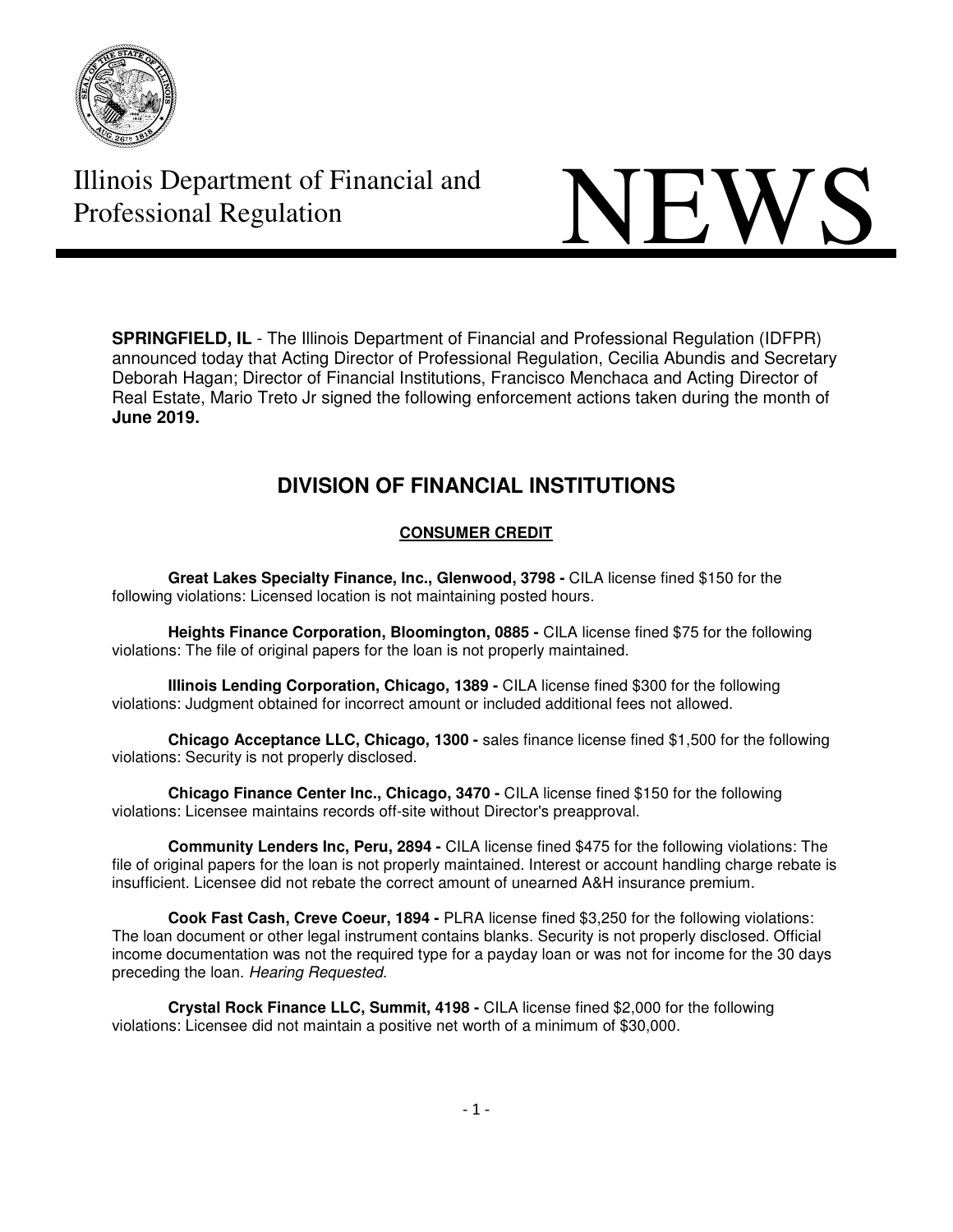**Devon Financial Services, Inc., Chicago, 1319 - PLRA license fined \$2,000 for the following** violations: Installment payday loan is not fully amortized or is not repayable in substantially equal and consecutive installments.

**Easy Money Express Company, Marion, 2265 -** CILA license fined \$2,000 for the following violations: Lender did not input accurate information into the database to determine if the obligor was eligible for a loan.

**Express Auto Title Loans, Inc., Wheeling, 2071 -** CILA license fined \$13,500 for the following violations: The annual percentage rate is not accurately disclosed. Title-secured loan is not fully amortized or is not repayable in substantially equal and consecutive installments. Lender made a titlessecured loan with a scheduled monthly payment exceeding 50% of the obligor's gross monthly income.

**Express Cash Mart of Wisconsin, Dania Beach, FL, 1958 -** PLRA license fined \$1,225 for the following violations: The loan document or other legal instrument contains blanks. Wage assignment was accepted from the borrower that contained blank spaces.

**E - Z Case Loans LLC, Northbrook, 3016 -** CILA license fined \$250 for the following violations: Lender overcharged borrower for deferment. Hearing Requested.

**FCC Finance LLC, Dallas, TX, 3879 -** CILA license fined \$600 for the following violations: Licensee imposed a fee on borrowers for making phone and credit card payments.

**Flagship Credit Acceptance LLC, Chadds Ford, PA, 3952 -** CILA license fined \$250 for the following violations: Repossession file does not indicate a statement of final accounting containing the required information was sent to the borrower. Hearing Requested.

**Flagship Credit Acceptance LLC, Phoenix, AZ, 4021 -** CILA license fined \$250 for the following violations: Repossession file does not indicate a statement of final accounting containing the required information was sent to the borrower. Hearing Requested.

**Flagship Credit Acceptance LLC, Irving, TX, 4077 - CILA license fined \$250 for the following** violations: Repossession file does not indicate a statement of final accounting containing the required information was sent to the borrower.

**Gamma Cash Advance, LLC, Round Lake Beach, 4283 -** CILA license fined \$1,900 for the following violations: Security is not properly disclosed. Loans over 25% of borrower's income. Lender made a payday loan resulting in the borrower having combined outstanding payday loan principal balances greater than 25% of borrower's gross monthly income. Licensee did not refund unearned finance charges. Documentation is not in file to indicate lien was released or title was returned to borrower on a title-secured loan within 24 hours or 5 days if paid by check.

**Great Rivers Community Capital Incorporated, Granite City, 4299 - CILA license fined \$8,900** for the following violations: Licensee moved without 10-day notice or the applicable preapproval from the Director. Security is not properly disclosed. Interest charged prior to disbursement of loan proceeds. Licensee charged a fee not allowed. (2nd) Lender made or purchased loans without the required license. Hearing Requested.

**Harrisburg Quick Cash Inc., Harrisburg, 1800 -** PLRA license fined \$1,000 for the following violations: Lender did not obtain any official documentation of the borrower's income before making a payday or title-secured loan. Hearing Requested.

**Illinois Title Loans, Inc., Peoria, 1367 -** CILA license fined \$2,000 for the following violations: Title-secured loan is not fully amortized or is not repayable in substantially equal and consecutive installments. Hearing Requested.

**Illinois Title Loans, Inc., Galesburg, 1370 -** CILA license fined \$6,000 for the following violations: Title-secured loan is not fully amortized or is not repayable in substantially equal and consecutive installments.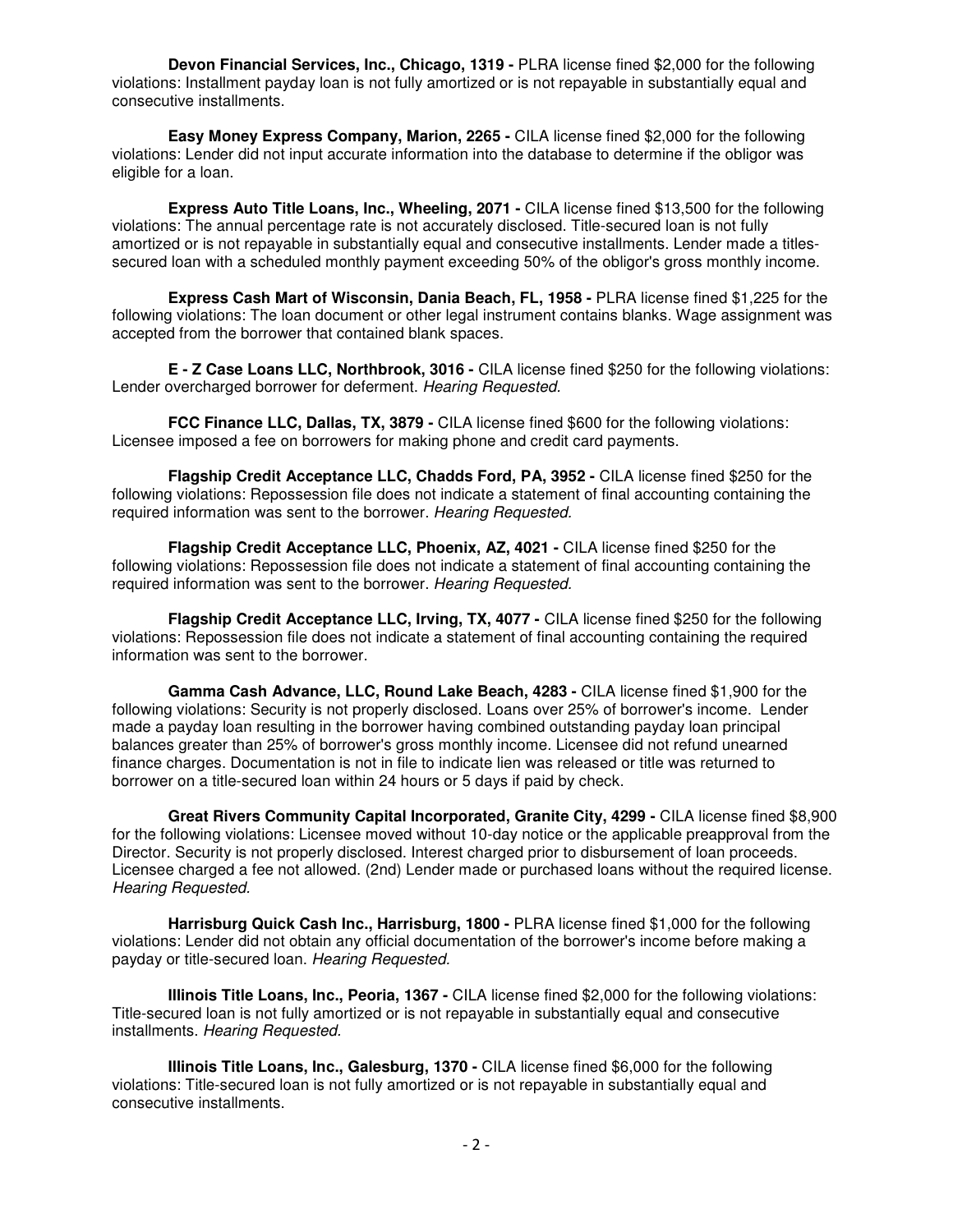**Illinois Title Loans, Inc., Maywood, 1772 -** CILA license fined \$2,450 for the following violations: Licensee did not allow free access to offices, places of business, books, accounts, papers, records, files, safes and vaults. Licensee moved without 10-day notice or the applicable preapproval from the Director. Licensee did not follow required procedures when ceasing operations, closing business, or filing for bankruptcy. Licensee did not notify Department within 10 days of the pledge, sale, or hypothecation of notes. Licensee is maintaining a limited purpose branch without the written approval of the Director.

**Illinois Title Loans, Inc., Quincy, 1773 -** CILA license fined \$1,000 for the following violations: Title-secured loan is not fully amortized or is not repayable in substantially equal and consecutive installments. Hearing Requested.

**Illinois Title Loans, Inc., Burbank, 1774 -** CILA license fined \$1,500 for the following violations: Title-secured lender did not obtain borrower's most recent income documentation available at the time the loan was made. Lender made a title-secured loan with a scheduled monthly payment exceeding 50% of the obligor's gross monthly income. Hearing Requested.

**Illinois Title Loans, Inc., Chicago, 1912 -** CILA license fined \$2,450 for the following violations: Licensee did not allow free access to offices, places of business, books, accounts, papers, records, files, safes and vaults. Licensee moved without 10-day notice or the applicable preapproval from the Director. Licensee did not follow required procedures when ceasing operations, closing business, or filing for bankruptcy. Licensee did not notify Department within 10 days of the pledge, sale, or hypothecation of notes. Licensee is maintaining a limited purpose branch without the written approval of the Director. Hearing Requested.

**Illinois Title Loans, Inc., Elgin, 1913 -** CILA license fined \$5,000 for the following violations: Title-secured loan is not fully amortized or is not repayable in substantially equal and consecutive installments. Hearing Requested.

**Illinois Title Loans, Inc., Chicago, 1916 -** CILA license fined \$16,150 for the following violations: Title-secured loan is not fully amortized or is not repayable in substantially equal and consecutive installments. Lender did not input accurate information into the database to determine if the obligor was eligible for a loan. Lender did not obtain any official documentation of the borrower's income before making a payday or title-secured loan. The loan document or other legal instrument contains blanks. File does not contain evidence of a contract signed or acknowledged by the borrower. Hearing Requested.

**Illinois Title Loans, Inc., Markham, 1990 -** CILA license fined \$4,000 for the following violations: Title-secured loan is not fully amortized or is not repayable in substantially equal and consecutive installments. Hearing Requested.

**Illinois Title Loans, Inc., Chicago Heights, 1991 -** CILA license fined \$12,875 for the following violations: Title-secured loan is not fully amortized or is not repayable in substantially equal and consecutive installments. Title-secured lender did not obtain borrower's most recent income documentation available at the time the loan was made. Lender did not obtain any official documentation of the borrower's income before making a payday or title-secured loan. Executed copy of paid contract or other legal document(s) retained in file but stamped "paid in full" or equivalent. Original documents, or approved equivalent, not cancelled or returned following payoff. Repossession file does not indicate a statement of final accounting containing the required information was sent to the borrower. Improper simple interest calculations. Hearing Requested.

**Illinois Title Loans, Inc., Chicago Heights, 1951 -** CILA license fined \$5,450 for the following violations: Title-secured loan is not fully amortized or is not repayable in substantially equal and consecutive installments. Title-secured lender did not obtain borrower's most recent income documentation available at the time the loan was made. Repossession file does not contain a copy of the condition of collateral at time of repossession. Repossession file does not contain signed receipts showing the collateral purchased, the amount paid and the name of the obligor. Repossession file does not indicate a statement of final accounting containing the required information was sent to the borrower. Licensee did not give written notice of intended sale/disposition of repossessed collateral including all required information. Hearing Requested.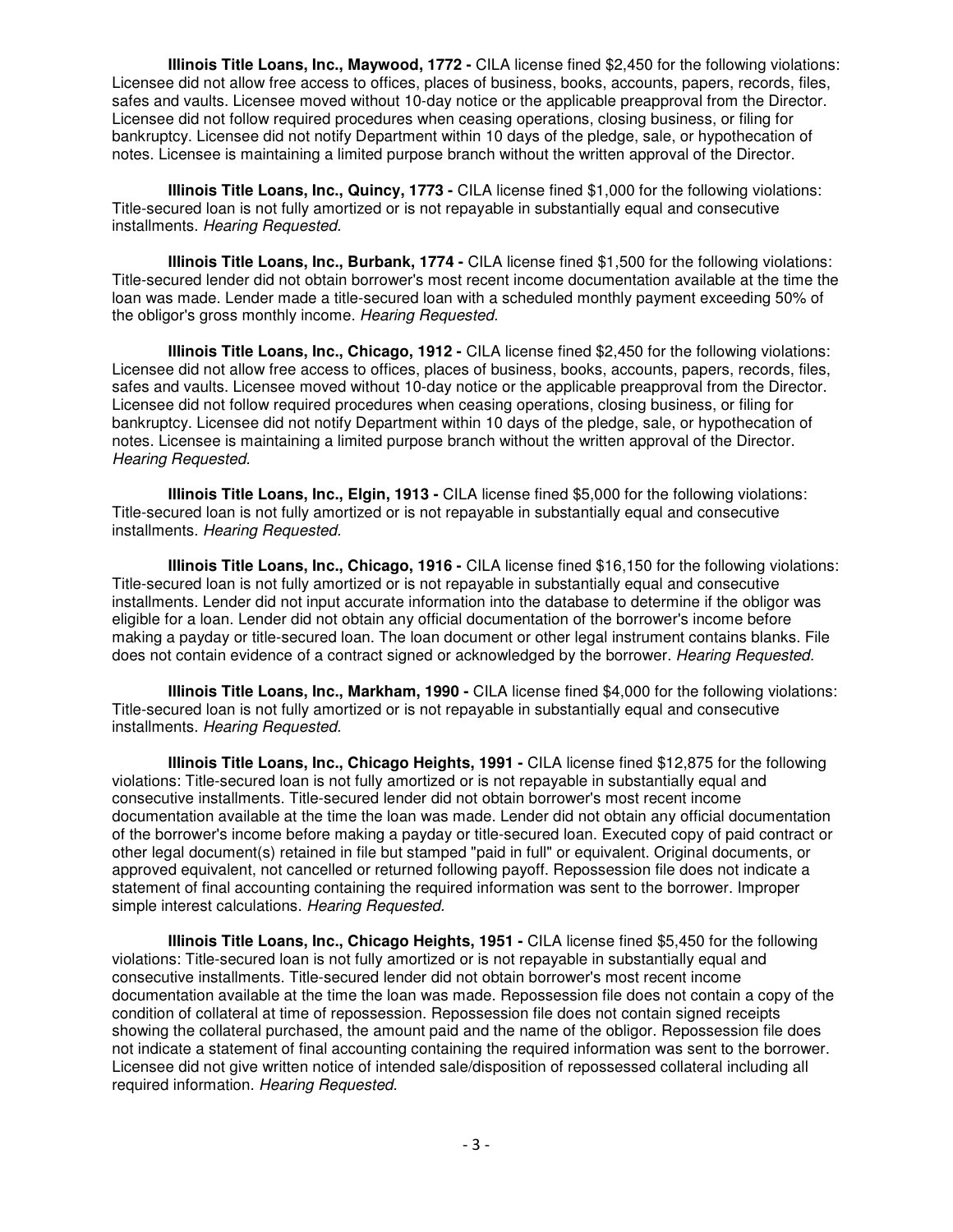**Illinois Title Loans, Inc., Carbondale, 1448 -** PLRA license fined \$16,000 for the following violations: Lender did not input accurate information into the database to determine if the obligor was eligible for a loan. Lender did not properly enter loan(s) into the database on the day made. Hearing Requested.

**Illinois Title Loans, Inc., Quincy, 1425 -** PLRA license fined \$1,000 for the following violations: Loans over 25% of borrower's income. Lender made a payday loan resulting in the borrower having combined outstanding payday loan principal balances greater than 25% of borrower's gross monthly income. Hearing Requested.

**Illinois Title Loans, Inc., Joliet, 1404 -** PLRA license fined \$1,025 for the following violations: Lender did not input accurate information into the database to determine if the obligor was eligible for a loan. Executed copy of paid contract or other legal document(s) retained in file but not stamped "paid in full" or equivalent.

**Illinois Title Loans, Inc.; Peoria, 1432 -** PLRA License fined \$2,000 for the following violations: Lender made an installment payday loan exceeding 22.5% of the obligor's gross monthly income. Hearing Requested.

**Illinois Title Loans, Inc., Maywood, 1439 -** PLRA license fined \$2,000 for the following violations: Licensee did not allow free access to offices, places of business, books, accounts, papers, records, files, safes and vaults. Licensee moved without 10-day notice or the applicable preapproval from the Director. Licensee did not follow required procedures when ceasing operations, closing business, or filing for bankruptcy. Licensee did not notify the Department within 10 days of the pledge, sale or hypothecation of notes. Hearing Requested.

**Illinois Title Loans, Inc., Galesburg, 1441 -** PLRA license fined \$1,000 for the following violations: Lender made an installment payday loan exceeding 22.5% of the obligor's gross monthly income. Hearing Requested.

**JJ Capital Group, Inc., Chicago, 4064 -** CILA license fined \$13,500 for the following violations: The annual percentage rate is not accurately disclosed. Improper simple interest calculations. Lender made a consumer loan exceeding 36% annual percentage rate. Lender imposed on a borrower fees or charges other than those specifically authorized by this Act. Hearing Requested.

**Kuber Financial, LLC, Irvine, CA, 4204 -** CILA license fined \$150 for the following violations: The loan contract does not accurately disclose the schedule of payments or the total of payments.

Kubota Credit Corporation USA, Grapevine, TX, 1130 - sales finance license fined \$150 for the following violations: The loan contract does not accurately disclose the schedule of payments or the total of payments. Hearing Requested.

**LendingPoint, LLC, Kennesaw, GA, 4137 -** CILA license fined \$8,000 for the following violations: The loan is not repayable in weekly, bi-weekly, semi-monthly, or monthly installments.

# **DIVISION OF PROFESSIONAL REGULATION**

### **UNLICENSED**

 **AR Construction, Aurora, unlicensed** - ordered to cease and desist the unlicensed practice of roofing contracting.

 **Konrad, Kirkland, & Wynne, LLC, Chicago, unlicensed** - ordered to cease and desist the unlicensed practice of operating as a collection agency.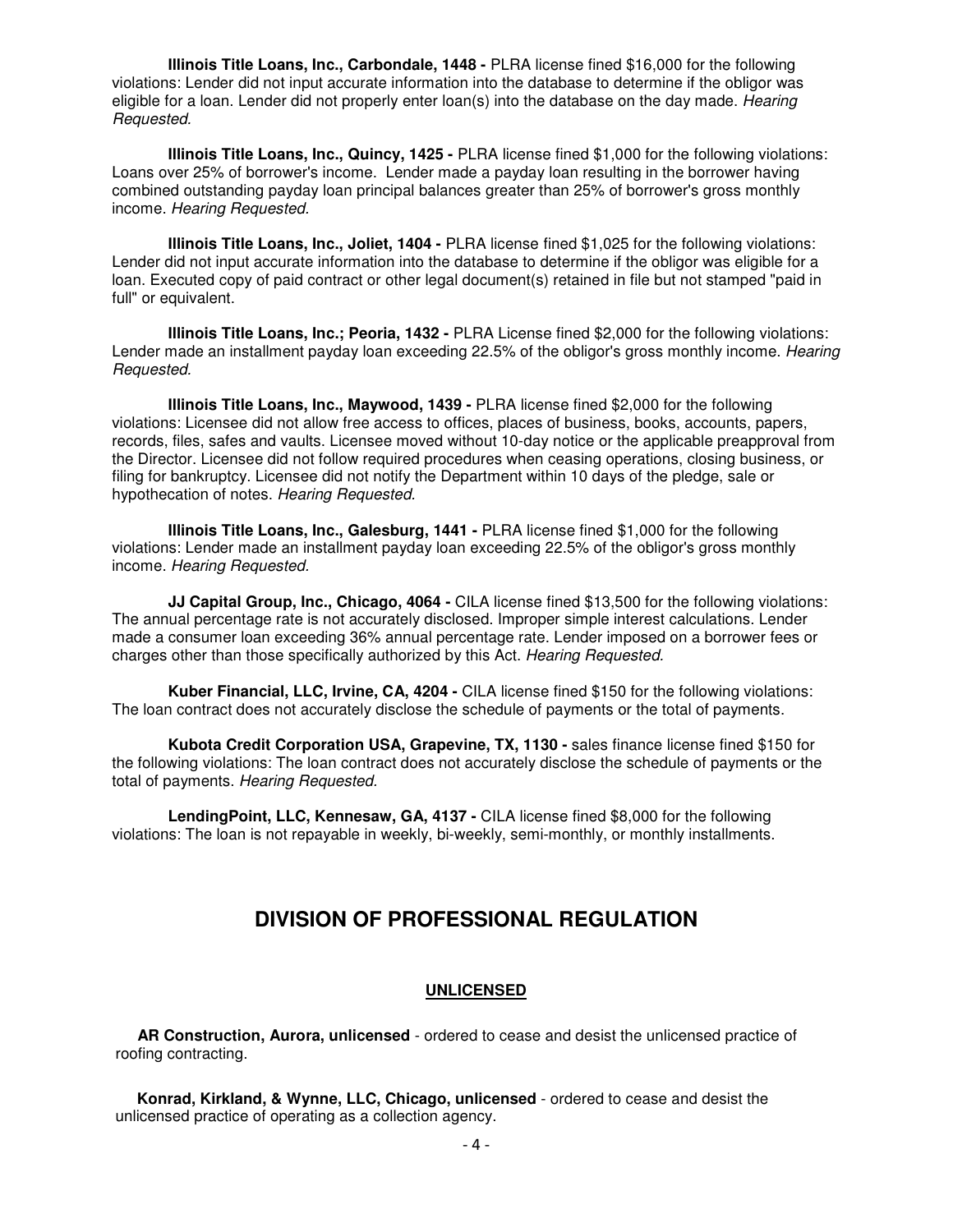**Alex Magallanez, Waukegan, unlicensed** - ordered to cease and desist the unlicensed practice as a roofing contractor.

 **New American Home Solutions, Winthrop Harbor, unlicensed** - ordered to cease and desist the unlicensed practice of roofing contracting.

#### **ADVANCED PRACTICE NURSE**

 **Thomas Laver, Bloomington, 209006954** - advanced practice nurse license and **041304224**, registered nurse license both indefinitely suspended for a minimum of one year due to substandard or inadequate care, unauthorized administration of medication, abusive conduct toward staff and conduct evidencing ethical unfitness. Respondent failed to report the adverse action to the Department.,

 **Giovani Rodriguez, Chicago, 209016539** - advanced practice nurse license and **041361651**, registered nurse license temporarily suspended, pending the completion of the criminal proceedings, due to failure to comply with the terms of an Order Requiring Presence of Chaperone During Patient Encounters.

#### **BARBER, COSMETOLOGY, ESTHETICIAN, NAIL TECHNICIAN & HAIR BRAIDING**

 **Anthony David Salon and Spa, Elk Grove Village, 189018900** - salon license reprimanded and fined \$750 based on operating a shop/salon without the proper registration and aiding and assisting unlicensed practice of cosmetology.

 **Joseph Brown, Calumet City, 006063075** - barber license suspended for failure to file and/or pay Illinois state income taxes.

 **Carmen Carrasco, Aurora, 131003981** - esthetician license suspended for failure to file and/or pay Illinois state income taxes.

 **Cari Coglianese, Burr Ridge, 131001241** - licensed esthetician license suspended for failure to file and/or pay Illinois state income taxes.

 **Tanaisha Lee, Chicago, 259000062** - licensed hair braiding teacher license suspended for failure to file and/or pay Illinois state income taxes.

 **Duyen Nguyen, Urbana, 169028413** - nail technician license issued with reprimand and fined \$500 due to previously submitting a falsified cosmetologist endorsement application.

 **Milton Robinson, Naperville, 006062442** - barber license suspended for failure to file and/or pay Illinois state income taxes.

 **Samantha Serena, Gardner, 011261110** - cosmetologist license suspended for failure to file and/or pay Illinois state income taxes.

#### **DENTAL**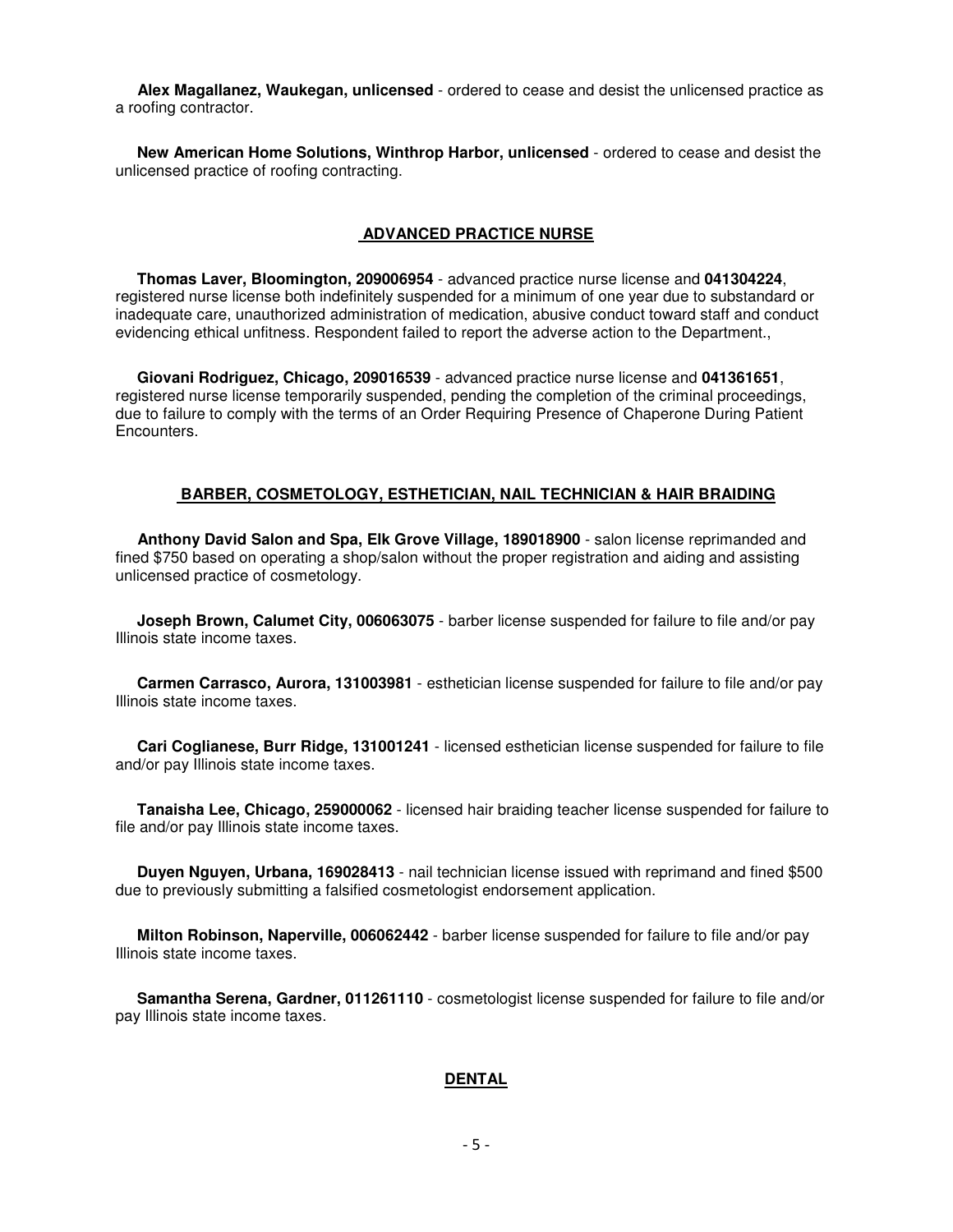**Jack Li, Chicago, 019014614** - dental license restored to indefinite probation for a minimum of two years.

 **Alan Goldman, Chicago, 019013515** - dental license suspended for failure to file and/or pay Illinois state income taxes.

#### **COLLECTION AGENCY**

 **Tek-Collect Inc, Columbus, OH, 017020604** - collection agency license reprimanded and fined \$10,000 due to a sister-state discipline and issues regarding the disclosure and involvement of a person related to the corporation who has a criminal conviction history.

### **DESIGN FIRM**

 **SMI Owen Steel Company, Greenville, SC, 184006140** - professional design firm license placed in refuse to renew status for offering structural engineering services without a valid professional design firm license.

#### **PRIVATE DETECTIVE, PRIVATE ALARM, PRIVATE SECURITY & LOCKSMITH**

 **Taibou Oladipo, Chicago, 129app3858405** – permanent employee registration card to be issued and placed on three-year non-reporting probation due to falsification of application.

 **Richard Baker, Chicago, 129439382** - permanent employee registration card issued and placed on non-reporting probation for three years due to failure to disclose on application.

 **Matthew Barkley, Oswego, 129279313** - permanent employee registration card placed in refuse to renew status for failure to appear for a disciplinary conference.

 **Berris Bolton, Chicago, 129182613** - permanent employee registration card suspended for failure to file and/or pay Illinois state income taxes.

 **Tina Brazelton, Chicago, 129439037** - permanent employee registration card issued and placed on non-reporting probation for one year due to failure to report.

 **Marlon Brumfield, Chicago, 129324091** - permanent employee registration card placed in refuse to renew status for failure to appear for a disciplinary conference.

 **Jay Campbell, Harvey, 129app3808048** - permanent employee registration card to be issued and placed on non-reporting probation for three years due to failure to disclose on application.

 **Brian Carter, Cherry Valley, 129337569** - permanent employee registration card placed in refuse to renew status for failure to appear for a disciplinary conference.

 **Sherman Clay, Chicago, 129429201** - permanent employee registration card suspended for failure to file and/or pay Illinois state income taxes.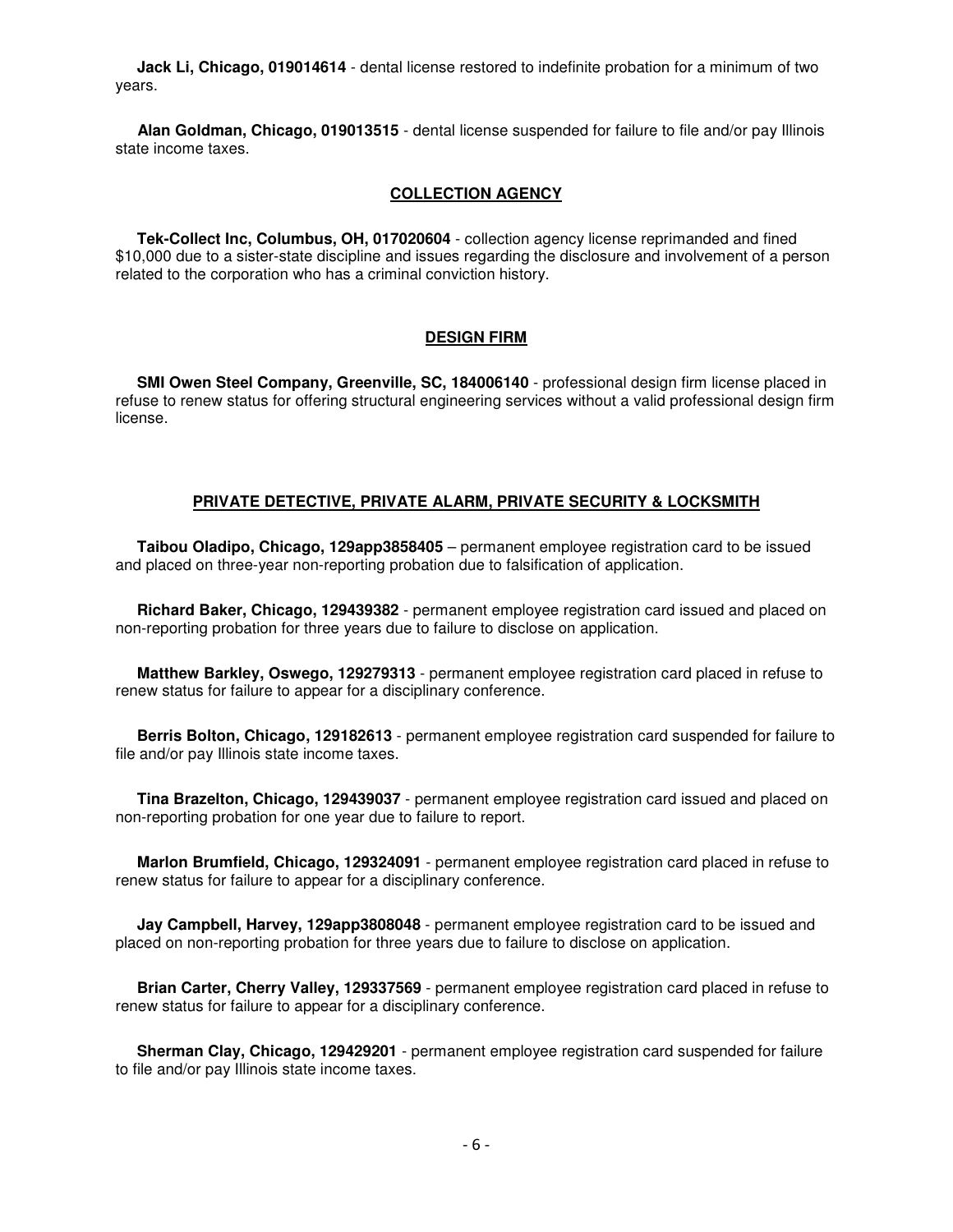**Patrick Coates, Chicago, 129410910** - permanent employee registration card suspended for failure to file and/or pay Illinois state income taxes.

 **Calvin Cobb, Chicago, 129322643** - permanent employee registration card suspended for failure to file and/or pay Illinois state income taxes.

 **Christopher Crane, Chicago, 129341280** - permanent employee registration card placed in refuse to renew status for failure to appear for a disciplinary conference.

 **Kharree Dates, Chicago, 129413000** - permanent employee registration card suspended for failure to file and/or pay Illinois state income taxes.

 **Anthony Eaves, Addison, 129392718** – permanent employee registration card placed in refuse to renew status for failure to appear for a disciplinary conference.

 **Yolanda Ellis, Joliet, 129430692** - permanent employee registration card suspended for failure to file and/or pay Illinois state income taxes.

 **Iris Estrada, Mount Morris, 129app3867787** - permanent employee registration card to be issued and placed on non-reporting probation for two years due to criminal conviction.

 **Thomas Etzel, Bradley, 129019745** - permanent employee registration card placed in refuse to renew status for failure to appear for a disciplinary conference.

 **Gustavo Gallegos, Chicago, 129366707** - permanent employee registration card placed in refuse to renew status for failure to appear for a disciplinary conference.

 **Zulema Garcia, Chicago, 129282935** - permanent employee registration card placed in refuse to renew status for failure to appear for a disciplinary conference.

 **Donta Gates, Chicago, 129397160** - permanent employee registration card placed in refuse to renew status for failure to appear for a disciplinary conference.

 **Eddie Gibson, Chicago, 129256564** - permanent employee registration card placed in refuse to renew status for failure to appear for a disciplinary conference.

 **Charles Gilmore, Chicago, 129280869** - permanent employee registration card suspended for failure to file and/or pay Illinois state income taxes.

 **William Gordon, Lake Villa, 129039946** - permanent employee registration card placed in refuse to renew status for failure to appear for a disciplinary conference.

 **Kyler Goslin, Saint George, UT, 129app3868078** - permanent employee registration card to be issued and placed on non-reporting probation for three years due to failure to disclose on application.

 **Jozette Greenfield, Chicago, 129381290** - permanent employee registration card placed in refuse to renew status for failure to appear for a disciplinary conference.

 **Ladarius Harris, Chicago, 129341552** - permanent employee registration card placed in refuse to renew status for failure to appear for a disciplinary conference.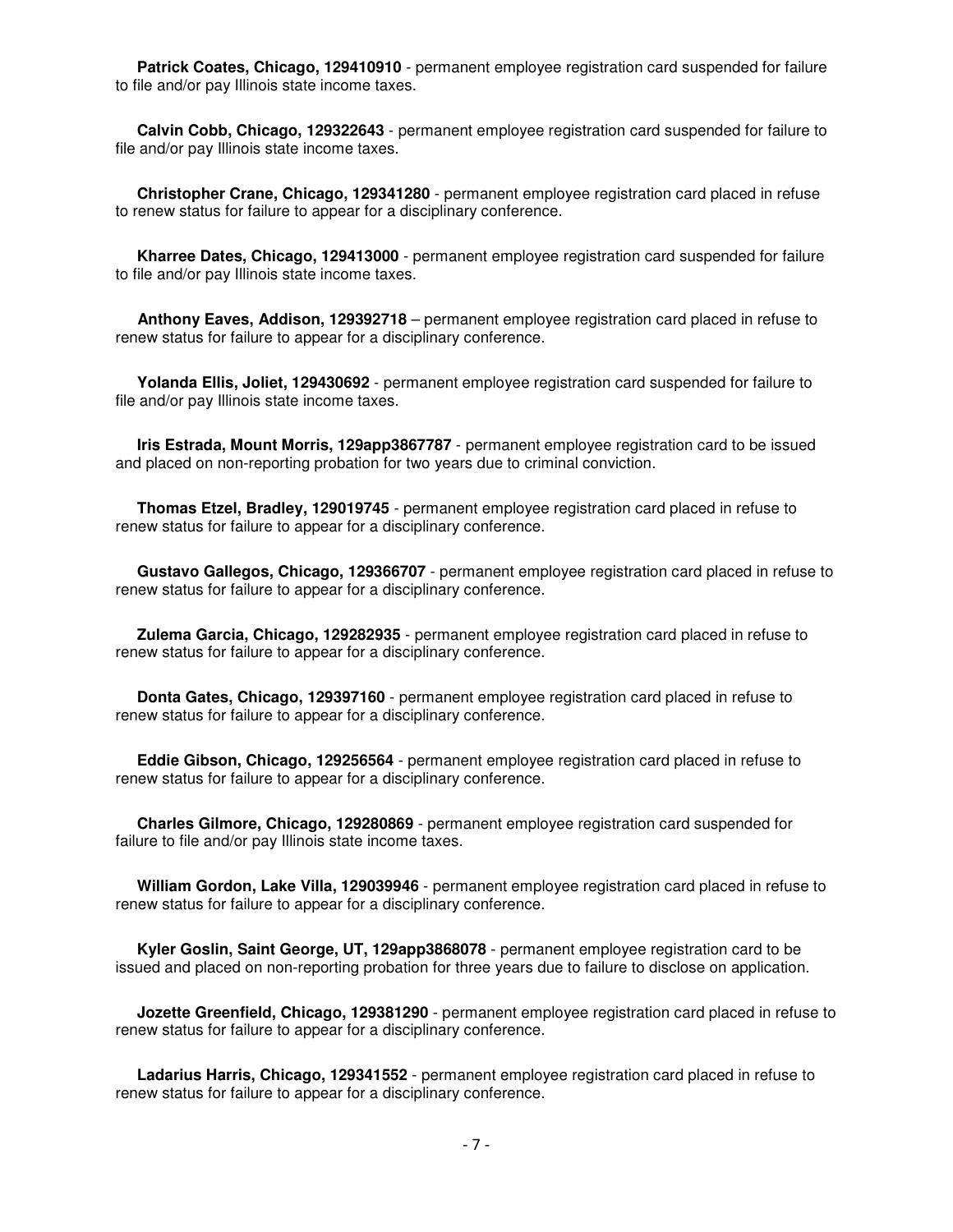**Monesha Hemingway, Chicago, 129386480** - permanent employee registration card suspended for failure to file and/or pay Illinois state income taxes.

 **Michael Holden, Chicago, 129406126** - permanent employee registration card placed on nonreporting probation for two years due to failure to disclose on application.

 **Dana Holmon, Chicago, 129312149** - permanent employee registration card placed in refuse to renew status for failure to appear for a disciplinary conference.

 **Charles Jackson, Glenwood, 129439444** - permanent employee registration card issued and placed on non-reporting probation for three years due to failure to disclose on application.

 **Corey Leonard, Chicago, 129425373** - permanent employee registration card placed on nonreporting probation for two years due to failure to disclose on application.

 **Janidet Lujano, Aurora, 129350232** - permanent employee registration card placed in refuse to renew status for failure to appear for a disciplinary conference.

 **Derek Matthews, Chicago, 129366588** - permanent employee registration card placed in refuse to renew status for failure to appear for a disciplinary conference.

 **Timothy Mayo, Chicago, 129439361** - permanent employee registration card issued and placed on non-reporting probation for three years.

 **Roy McCain, Chicago, 129403761** - permanent employee registration card placed in refuse to renew status for failure to appear for a disciplinary conference.

 **Kuovadis McClain, Chicago, 129363012** - permanent employee registration card suspended for failure to file and/or pay Illinois income taxes.

 **Julian McClemore, Chicago, 129439442** - permanent employee registration card issued and placed on non-reporting probation for three years due to failure to disclose on application.

 **Gary McIntyre, Riverdale, 129439036** - permanent employee registration card issued and placed on non-reporting probation for three years.

 **Lavall McNulty, Chicago, 129194837** - permanent employee registration card placed in refuse to renew status for failure to appear for a disciplinary conference.

 **Darius Miller, Chicago, 129439441** - permanent employee registration card issued and placed on non-reporting probation for two years.

 **Amanda Montgomery, Sauk Village, 129357706** - permanent employee registration card placed in refuse to renew status for failure to appear for a disciplinary conference.

 **Avery Murillo, Chicago, 129419467** - permanent employee registration card placed in refuse to renew status for failure to appear for a disciplinary conference.

 **Derrick Nevilles, Park Forest, 129166093** - permanent employee registration card placed in refuse to renew status for failure to appear for a disciplinary conference.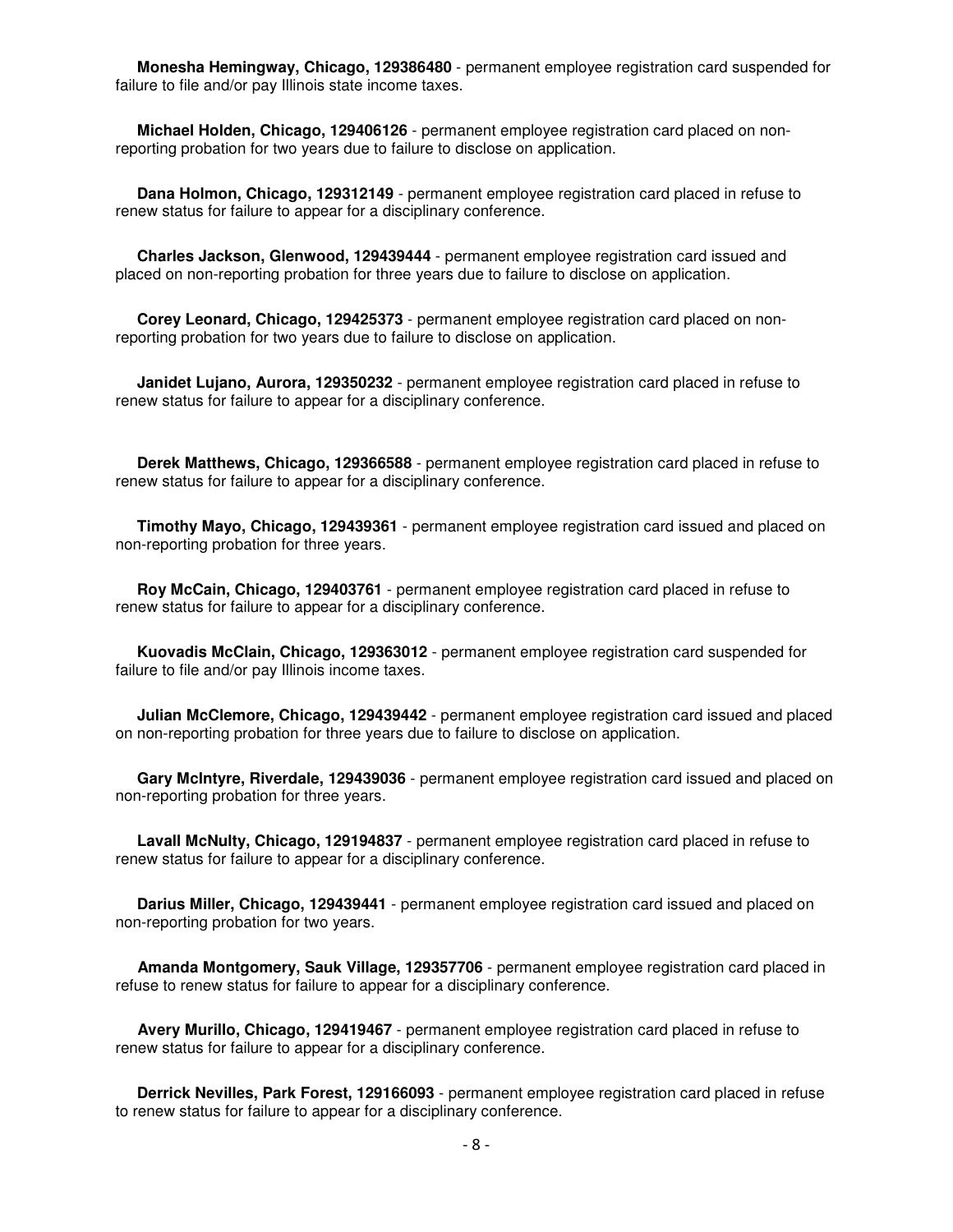**Raul Orona, Romeoville, 129343638** - permanent employee registration card placed in refuse to renew status for failure to appear for a disciplinary conference.

 **Derrick Patrick, Chicago, 129407238** - permanent employee registration card placed in refuse to renew status for failure to appear for a disciplinary conference.

 **Wesley Petty, Rock Falls, 129243803** - permanent employee registration card placed in refuse to renew status for failure to appear for a disciplinary conference.

 **Marchello Pinex, Chicago, 129409206** - permanent employee registration card placed in refuse to renew status for failure to appear for a disciplinary conference.

 **Ralphael Powell, Chicago, 129300085** - permanent employee registration card placed on nonreporting probation for three years due to failure to report.

 **Lee Pucel, Channahon, 129361527** - permanent employee registration card placed in refuse to renew status for failure to appear for a disciplinary conference.

 **Kyndle Radcliffe, Chicago, 129438941** - permanent employee registration card issued and placed on non-reporting probation for three years due to failure to report.

 **Tomeka Randle, Chicago, 129432365** - permanent employee registration card suspended for failure to file and/or pay Illinois state income taxes.

 **Robert Robinson, Chicago, 129335781** - permanent employee registration card placed in refuse to renew status for failure to appear for a disciplinary conference.

 **Willie Russell, Chicago, 129415892** - permanent employee registration card suspended for failure to file and/or pay Illinois state income taxes.

 **Clarence Saddler, Dolton, 129326513** - permanent employee registration card placed in refuse to renew status for failure to appear for a disciplinary conference.

 **Miguel Santos, Chicago, 129346887** - permanent employee registration card placed in refuse to renew status for failure to appear for a disciplinary conference.

 **David Seaton, Rockford, 129382825** - permanent employee registration card placed in refuse to renew status for failure to appear for a disciplinary conference.

 **Matthew Smallwood, Galesburg, 129211809** - permanent employee registration card placed in refuse to renew status for failure to appear for a disciplinary conference.

 **Antwan Smith, Chicago, 129415305** - permanent employee registration card placed in refuse to renew status for failure to appear for a disciplinary conference.

 **Kenisha Stallings, Chicago, 129420059** - permanent employee registration card suspended for failure to file and/or pay Illinois state income taxes.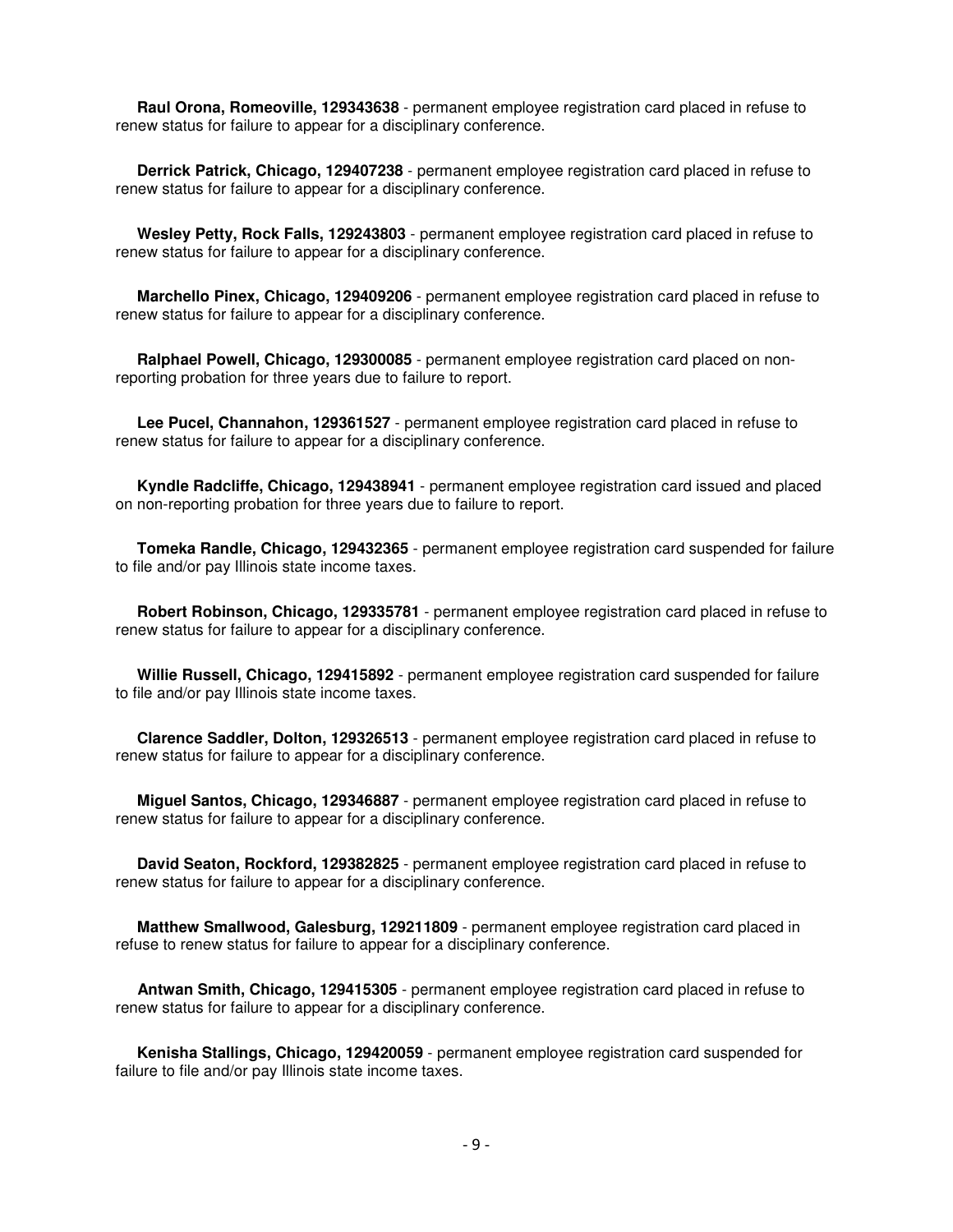**Sretco Subin, Park Ridge, 129267861** - permanent employee registration card placed in refuse to renew status for failure to appear for a disciplinary conference.

 **Jonathan Vargas, Chicago Heights, 129414310** - permanent employee registration card placed in refuse to renew status for failure to appear for a disciplinary conference.

 **Aaron Williams, Bellwood, 129385004** - permanent employee registration card suspended for failure to file and/or pay Illinois state income taxes.

 **David Wing, Wheaton, 129245441** - permanent employee registration card placed in refuse to renew status for failure to appear for a disciplinary conference.

 **Demetrius Woods, Calumet City, 129348790** - permanent employee registration card placed on non-reporting probation for three years with conditions prohibiting a Firearm Control Card during probation due failure to report.

 **Edward Young, Chicago, 129439035** - permanent employee registration card issued and placed on non-reporting probation for three years.

#### **EUTHANASIA**

 **Julian Arevalo, Peotone, 235002364** - euthanasia technician license placed on indefinite probation for a minimum of two years based on allegations respondent failed to weigh animals prior to performing euthanasia and failed to maintain proper records as required by law while employed at Animal Welfare League.

 **Mark Estrada, New Lenox, 235000096** - euthanasia technician license placed on indefinite probation for a minimum of two years based on allegations respondent failed to weigh animals prior to performing euthanasia and failed to maintain proper records as required by law while employed at Animal Welfare League.

 **Steven Mensching, Oak Forest, 235000329** - euthanasia technician license placed on indefinite probation for a minimum of two years based on allegations respondent failed to weigh animals prior to performing euthanasia and failed to maintain proper records as required by law while employed at Animal Welfare League.

 **Brian Selmeister, Palos Hills, 235000095** - euthanasia technician license placed on permanent inactive status based on allegations respondent failed to weigh animals prior to performing euthanasia and failed to maintain proper records as required by law while employed at Animal Welfare League.

#### **HOME MEDICAL EQUIPMENT & SERVICES PROVIDER**

 **DC Medical Equipment Inc, Chicago, 203001750** - home medical equipment provider license placed in refuse to renew status for unlicensed practice and violations of federal law.

#### **IL ROOFING CONTRACTOR**

 **Aim High Contracting, Inc., Elmhurst, 104016775** - roofing contracting license placed in refuse to renew status due to substandard workmanship, failure to respond to Departments written request for information and unprofessional conduct.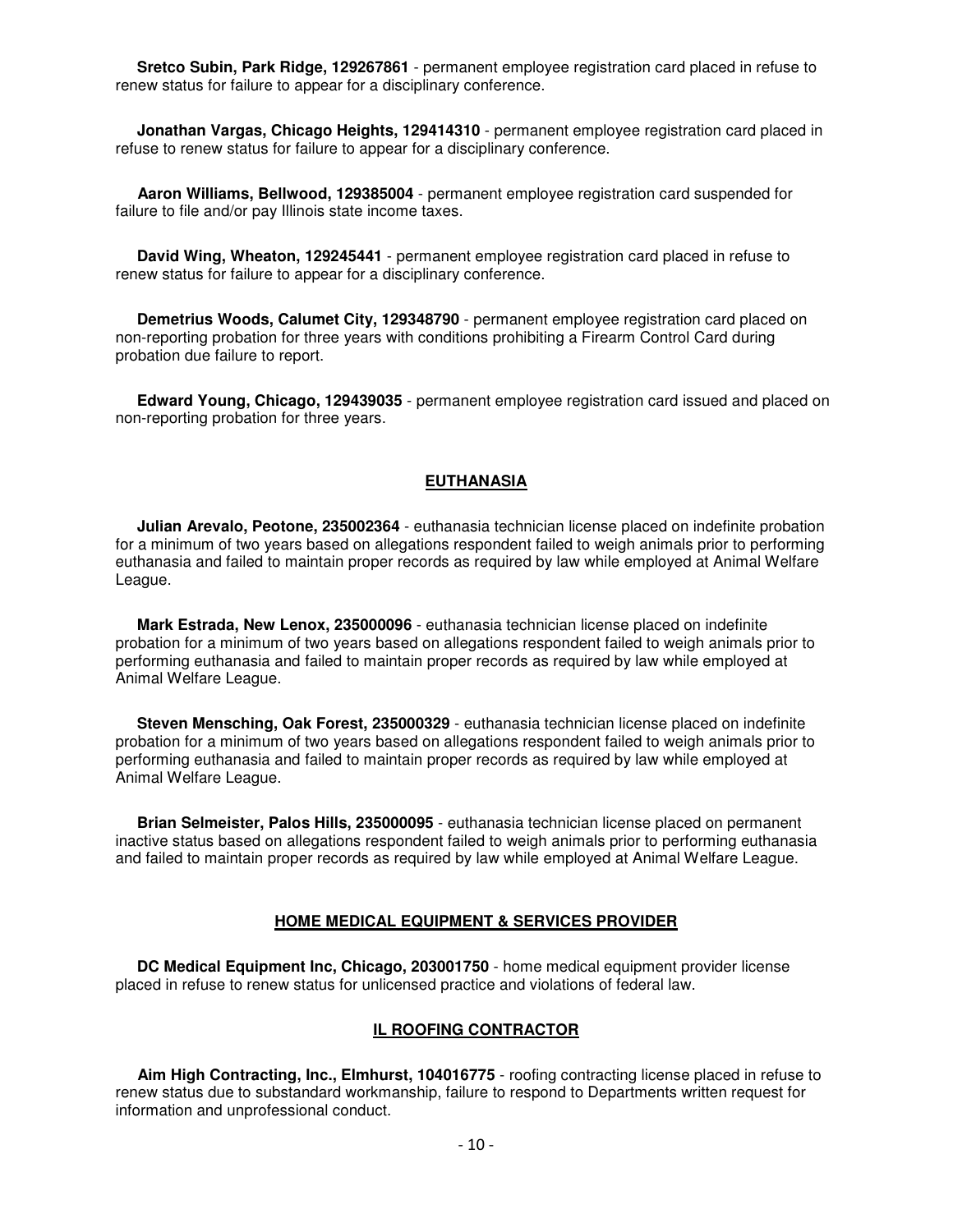**AON Construction, LLC, Round Lake Beach, 104016645** - roofing contractor license reprimanded and fined \$2,000 based on unprofessional conduct.

 **Borrelli Construction Co Inc., Manhattan, 104009850** - roofing contractor license suspended for failure to file and/or pay Illinois state income taxes.

 **Kayleb Burritt, Mattoon, 105007879** - roofing qualifying party designation indefinitely suspended but suspension is stayed, reprimanded and fined \$500 based on failure to respond to a Department written request for information.

 **Global Custom Roofing, Inc., Warrenville, 104016766** - roofing contractor license reprimanded and fined \$3,000 based on aiding and assisting unlicensed practice of roofing contracting.

 **JM Construction Group, LLC, Rockford, 104017741** - roofing contractor license reprimanded and fined \$2,500 after practiced beyond scope of limited roofing contractor license.

#### **MEDICAL**

 **Renuka Bajaj, Charleston, 036053197** - physician and surgeon license current indefinite probation extended for three months and then terminated and fined \$10,000 for failure to disclose information on her DEA Renewal Application.

 **Joseph Chimino, Des Plaines, 036124590** - physician and surgeon license placed on indefinite probation for a minimum of 18 months and fined \$5,000 for failure to monitor patients on controlled substances.

 **Mohammad Choudhary, Rolla, MO, 036113250** - physician and surgeon license reprimanded and required to pass EBAS based on disciplinary action by the Missouri State Board of Registration for the Healing Arts.

 **Cedric Coleman, Chicago, 036067164** - physician and surgeon license previous suspension date is amended nunc pro tunc to be effective November 17, 2018, terminate January 8, 2019.

 **Ernesto Estor, Chicago, 036120810** - physician and surgeon license restored to indefinite probation with practice restrictions for a minimum of five years and 336082133 to remain indefinitely suspended.

 **Kendal Freeman, Chicago, 036101263** - physician and surgeon license and **336062090**, controlled substance license indefinitely suspended pursuant to a sister-state discipline out of the state of Michigan revoking his medical license and subsequently a sister-state discipline out of the state of Indiana, summarily suspending his medical license there based on the Michigan revocation.

 **Douglas Gaither, Davenport, IA, 036126675** - physician and surgeon license and **336087961**, controlled substance license both placed on permanent inactive status based on disciplinary action by Iowa Board of Medicine.

 **Andrew Gard, Chicago, 038011050** - chiropractor license suspended for failure to file and/or pay Illinois state income taxes.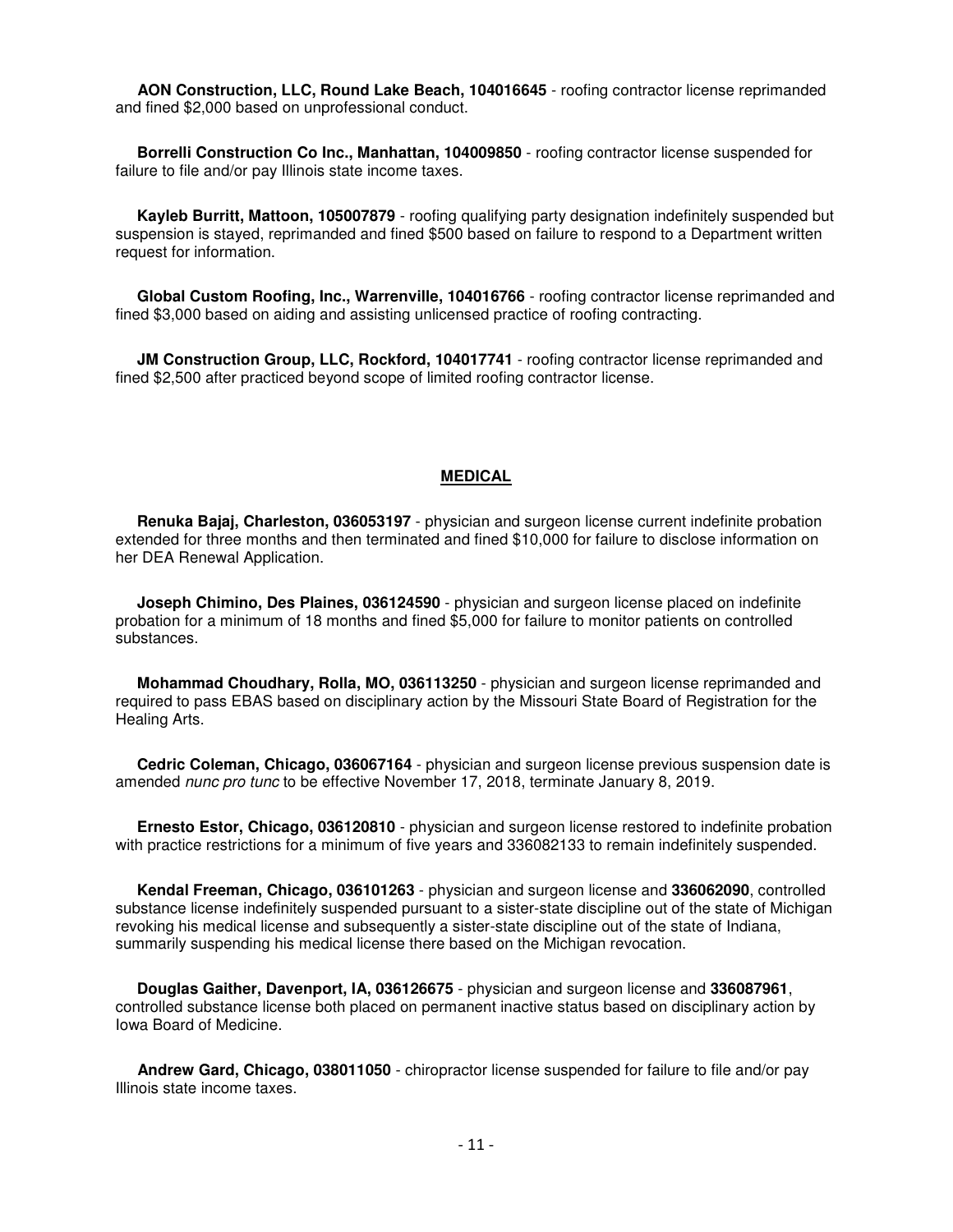**Timothy Gray, Effingham, 036082647** - physician and surgeon license placed on probation for one year and fined \$5,000 for failing to properly assess several patients of his practice while prescribing controlled substances to them.

 **Sadia Hafeez, Chicago, 036066137** - physician and surgeon license suspended for 30 days, followed by being placed on indefinite probation for a minimum of one year for approving FMLA forms without verifying information related to the request for FMLA Leave.

 **Gartrell King, Chicago, 036056245** - physician and surgeon license automatically, indefinitely suspended for a minimum of 12 months for violation of terms of his current Department's Probation.

 **Yuliya Kin-Kartsimas, Libertyville, 036108397** - physician and surgeon license reprimanded, required to take additional CME's and fined \$5,000 for her failure to take into consideration inconsistent urine drug test while prescribing medications to a patient of her private practice.

 **Olga Kozlova, Glenview, 036133912** - physician and surgeon license reprimanded with requirement to pass EBAS and fined \$1,000 after she withdrew her pending physician license application in front of the Alaska State Medical Board while under investigation for her conduct during a fellowship program at Loyola University in 2013-2014.

 **Laura Kucinski, Morris, 036131189** - physician and surgeon license current probation extended 24 months and **336092567**, controlled substance license suspension terminated.

 **Ijaz Mahmood, Louisville, KY, 036081937** - physician and surgeon license and **336044263**, controlled substance license temporarily suspended after his Kentucky medical license was emergently suspended after he was indicted for healthcare fraud and conspiracy to illegal use of DEA Registration issued to another person.

 **Stephen McAdoo, Mayfield, KY, 038app3810508** - chiropractor license application withdrawn after receipt of a written Notice of Intent to Deny License.

 **Chadwick Milstead, Chicago, 036109119** - physician and surgeon license placed on indefinite probation for a minimum of two years and fined \$5,000 for inappropriately prescribing controlled substances to several patients of his practice.

 **Ricardo Perez, Berwyn, 036108945** - physician and surgeon license to remain on indefinite probation with multiple conditions and **336083289**, controlled substance license is restored for Schedule IV and V only and is prohibited from engaging in any pain management.

 **Raman Popli, Crystal Lake, 036104035** - physician and surgeon license remain on indefinite probation and **336064820**, controlled substance license restored to Schedule IV and V only for a minimum of six months.

 **Subhash Rao, Downers Grove, 036048407** - physician and surgeon license and **336014325**, controlled substance license surrendered for a minimum of two years for inappropriate prescribing to a patient of his practice.

 **Blair Rhode, Orland Park, 036105379** - physician and surgeon license reprimanded for failure to recognize that the patient was at high risk for post-op DVT and failing to order post-op prophylaxis.

 **Cornelius Rogers, Chicago, 036066677** - physician and surgeon license placed on indefinite probation for a minimum of one year for inappropriately prescribing controlled substances.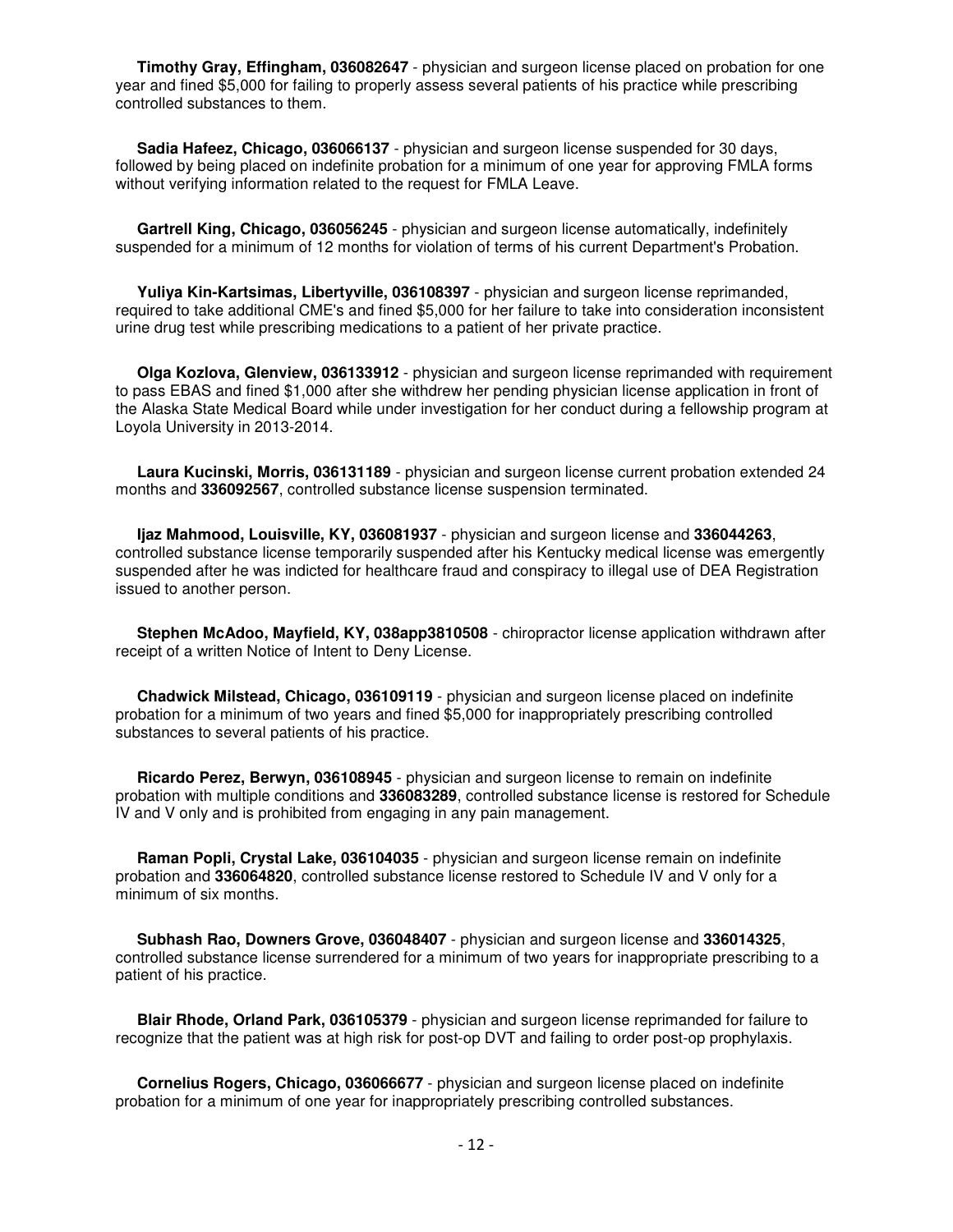**Thomas Santoro, Peoria, 036117263** - physician and surgeon license and **336078402**, controlled substance license voluntarily placed on permanent inactive status for violation of the Department's ongoing probation.

 **Igor Sher, Buffalo Grove, 038009710** - chiropractic license indefinitely suspended for a minimum of 10 years effective retroactive to June 23, 2017 due to a health care fraud conviction.

 **David Stewart, Evergreen Park, 036070272** - physician and surgeon license and **336034178**, controlled substance license placed on permanent inactive status for inappropriate prescribing of controlled substances to several patients of his practice.

 **Elton Tinsley, Orland Park, 036079325** - physician and surgeon license suspended for 30 days, followed by indefinite probation for a minimum of two years and fined \$5,000 and **336042336**, controlled substance license to remain indefinitely suspended for engaging in a personal relationship with an expatient of his practice.

 **Sherry Xiao-Yue Ma, St. Louis, MO, 036096395** - physician and surgeon license voluntarily surrendered for a minimum of 18 months after she was excluded from Medicare/Medicaid.

 **Thaddeus Zamirowski, Park Ridge, 036056115** - physician and surgeon license placed on permanent inactive status for inappropriate prescribing of controlled substances to a patient of his practice.

#### **NURSING BOARD**

 **Benjamin Beristain, Chicago, 041481623** - registered nurse license issued with reprimand due to a 2001 felony conviction for aggravated discharge of a firearm and a 2006 misdemeanor conviction.

 **Ma Fe Vicenta G, Berongoy, Las Vegas, NV, 041337668** - registered nurse license placed in refuse to renew status due to respondent being disciplined by the state of Texas for filing false reports and substandard treatment/care.

 **Jessica Bumbalough, Marquette Heights, 041360872** - registered nurse license automatically, indefinitely suspended for a minimum of 12 months due to her violation of a Care, Counseling and Treatment Agreement.

 **Alicia Citari, Palos Heights, 041272887** - registered nurse license suspended for failure to file and/or pay Illinois state income taxes.

 **Marie Courtland, Belleville, 041377044** - registered nurse license suspended for failure to file and/or pay Illinois state income taxes.

**Janet Day, Wyanet, 041245865** - registered nurse license indefinitely suspended due to a failed preemployment drug screen.

 **Chaquitta Durr, Chicago, 041351847** - registered nurse license restored to indefinite probation for a minimum of three years.

 **Jennifer Ferris, Sterling, 043084032** - licensed practical nurse license placed in indefinite probation for a minimum of one year due to respondent's termination for gross misconduct, violation of nursing standards, and excessive personal use of employer assets.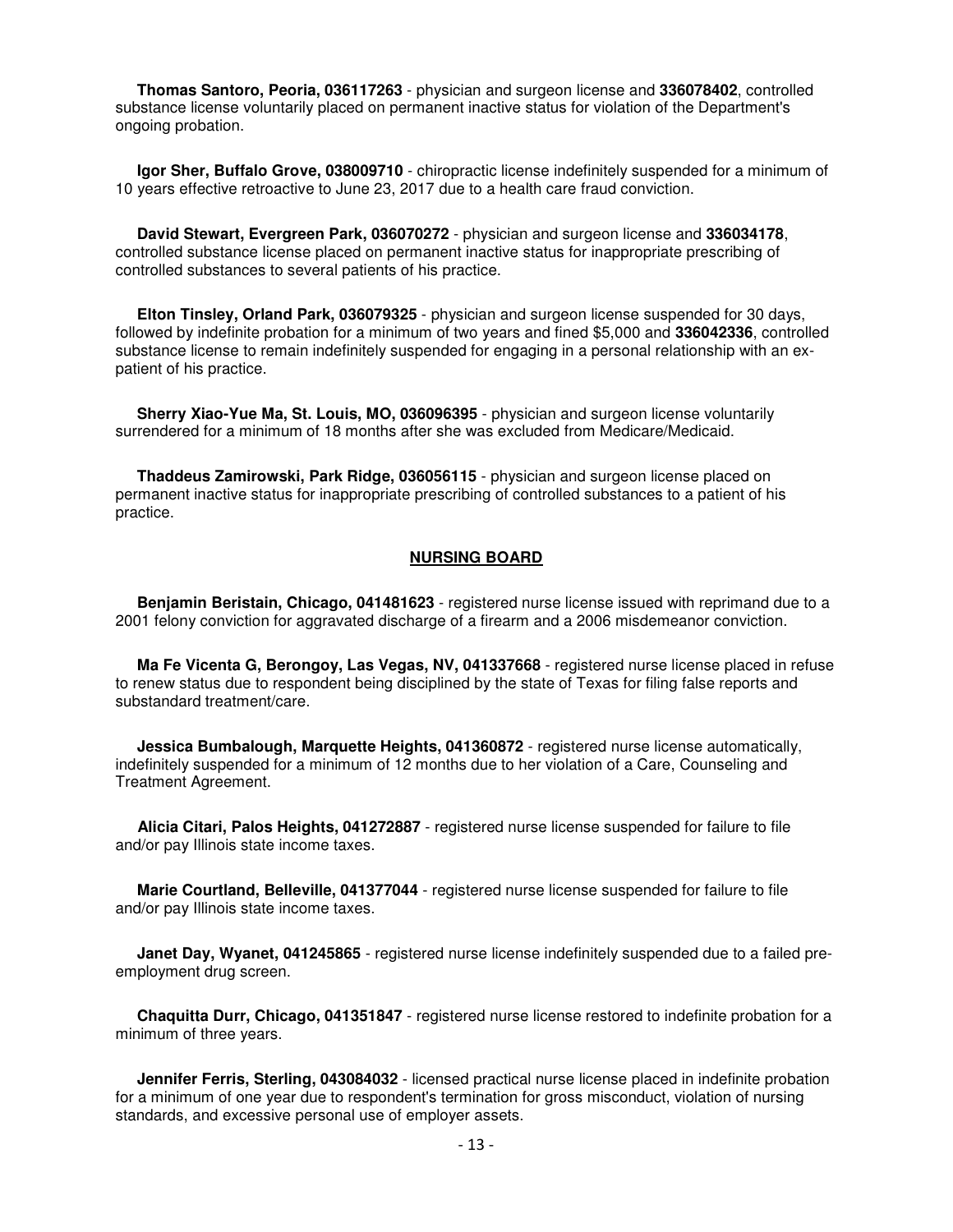**Romeira Flores, Shiloh, 043110030** - licensed practical nurse license placed in refuse to renew status for respondent's failure to initiate cardio pulmonary resuscitation on a patient at a facility in the State of Illinois. Respondent was terminated from the facility and failed to report the termination to the Department.

 **Siobhan Fox, Tinley Park, 041354805** - registered nurse license placed on indefinite probation with work restrictions for a minimum of 18 months for having many narcotic discrepancies and charting errors leading to termination.

 **Tammy Glauser, Waukegan, 041308133** - registered nurse license suspended for failure to file and/or pay Illinois state income taxes.

 **Stanley Gordon, Kirkwood, 041396063** - registered nurse license reprimanded due to a sister-state discipline by the Alabama State Board of Nursing.

 **James Grzeslo, Chicago, 041272991** - registered nurse license permanently revoked due to forcible felony conviction.

 **Azure Hale, Peru, 041315310** - registered nurse license indefinitely suspended for a minimum of two years for diversion of controlled substances from a facility in the state of Illinois; counted narcotics without a witness and removed narcotics control log sheets from the medication cart of a facility in the state of Illinois.

 **Susan Heap, Media, 043054803** - licensed practical nurse license indefinitely suspended for a minimum of one year for having engaged in unprofessional conduct of a character likely to deceive, defraud or harm the public, as defined by rule and a pattern of practice or other behavior that demonstrates incapacity or incompetency to practice regarding care of a patient at a facility in the state of Illinois. Respondent failed to care for a patient, once she was notified, that had a bone protruding out of her leg.

 **Lisa Holtz, Phoenix, AZ, 041365039** - registered nurse license indefinitely suspended due to sisterstate violations.

 **Kelly Hosmer, Escondido, CA, 041391577** - registered nurse license restored to indefinite probation until petitioners Missouri probation status is lifted due to a sister-state discipline.

 **Stacey Jackson, Decatur, 041335829** - registered nurse license suspended for failure to file and/or pay Illinois state income taxes.

 **Tina Jones, Des Plaines, 041445761** - registered nurse license revoked as there are felony charges pending against her in Du Page County, Illinois for solicitation of murder for hire.

 **Susan Jones, Berryville, AR, 041351147** - registered nurse license placed on indefinite probation until respondent's Arkansas probation status is lifted due to a sister-state discipline.

 **Katy Keller, Dixon, 041424700** - registered nurse license placed on indefinite probation for a minimum of 33 months due to inconsistencies in the documentation of the waste of controlled substances and failing to submit to a reasonable suspicion drug screen by her employer.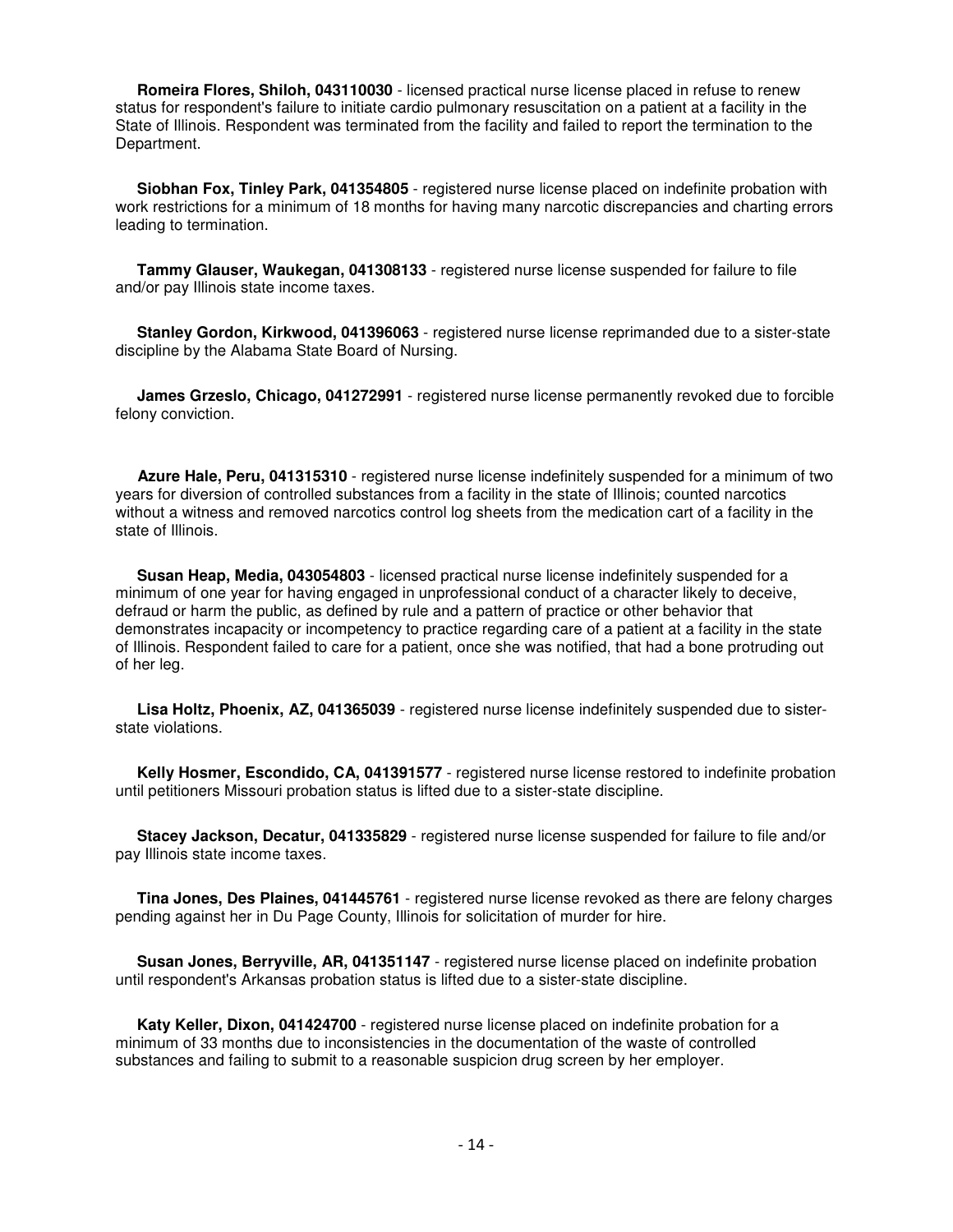**Christopher Kyle, Valparaiso, IN, 041360426** - registered nurse license reprimanded based on an Indiana Board of Nursing one-year probation that ended May 3, 2019, for self-reporting in his renewal application that respondent had gone to work impaired and was terminated. Based on the INBON order, the Tennessee Board of Nursing placed respondent's license on probation until the IN probation is lifted.

 **Chiquita Lee, Chicago, 041391182** - registered nurse license reprimanded with continuing education requirements for unprofessional conduct due to creating false, fraudulent, or deceptive statements in documents connected with her practice, in that she submitted home care visit forms to her employer from May 29, 2016 to June 3, 2016, for a patient who was hospitalized and submitted the patient's digital signature by pasting it from a former visit into the chart.

 **Felicia Lowery, Decatur, 043107795** - licensed practical nurse license indefinitely suspended due to practicing on a suspended license.

 **Maria Macon, Harvey, 041431667** - registered nurse license suspended for failure to file and/or pay Illinois state income taxes.

 **Catlin Masteller, Davenport, IA, 041435039** - registered nurse license placed on indefinite probation due to her plea of guilty in Adams County, Colorado and discipline assessed to her nurse license in the state of Colorado.

 **Katelyn Mazanet, Savanna, 043115476** - licensed practical nurse license has been placed in refuse to renew status following a sister-state discipline in Colorado.

 **Sheila McCain, Springfield, 043112593** - licensed practical nurse license indefinitely suspended after respondent was under the influence of alcohol while on duty; respondent failed to report the status of her patients to the DON. The DON observed that respondent failed to follow physician orders, failed to follow medication administration policy, failed to administer medication to one patient, and falsified patient charts. Respondent was terminated from the facility for the abovementioned incident, Respondent failed to report the termination to the Department.

 **Bethany Mellor, Rushville, 041355988** - registered nurse license automatically, indefinitely suspended for a minimum of 12 months due to her having violated the terms of a Department Probation.

 **Gina Mendoza, Shorewood, 043115707** - licensed practical nurse license placed in refuse to renew status due to a sister-state violation.

 **Ona Monroe, Crown Point, IN, 041315834** - registered nurse license indefinitely suspended effective retroactive to February 25, 2019 due to a healthcare fraud conviction.

 **Lisa Patrick, Moline, 043066233** - licensed practical nurse license restored to indefinite probation for a minimum of two years effective upon payment of fees and filing of forms.

 **Tina Pitchford, Jacksonville, 041341201** - registered nurse license placed in refuse to renew status due to a sister state violation,

 **Kelly Postel, Monticello, 041457417** - registered nurse license placed in refuse to renew status due to a sister-state violation.

**Sharon Rinaldi, Inverness, 041162513** - registered nurse license prior indefinite suspension for a minimum of one-year and dated 09/18/2018 is extended for a minimum of one year, conditions to petition to restore due to a material violation of the Nurse Practice Act.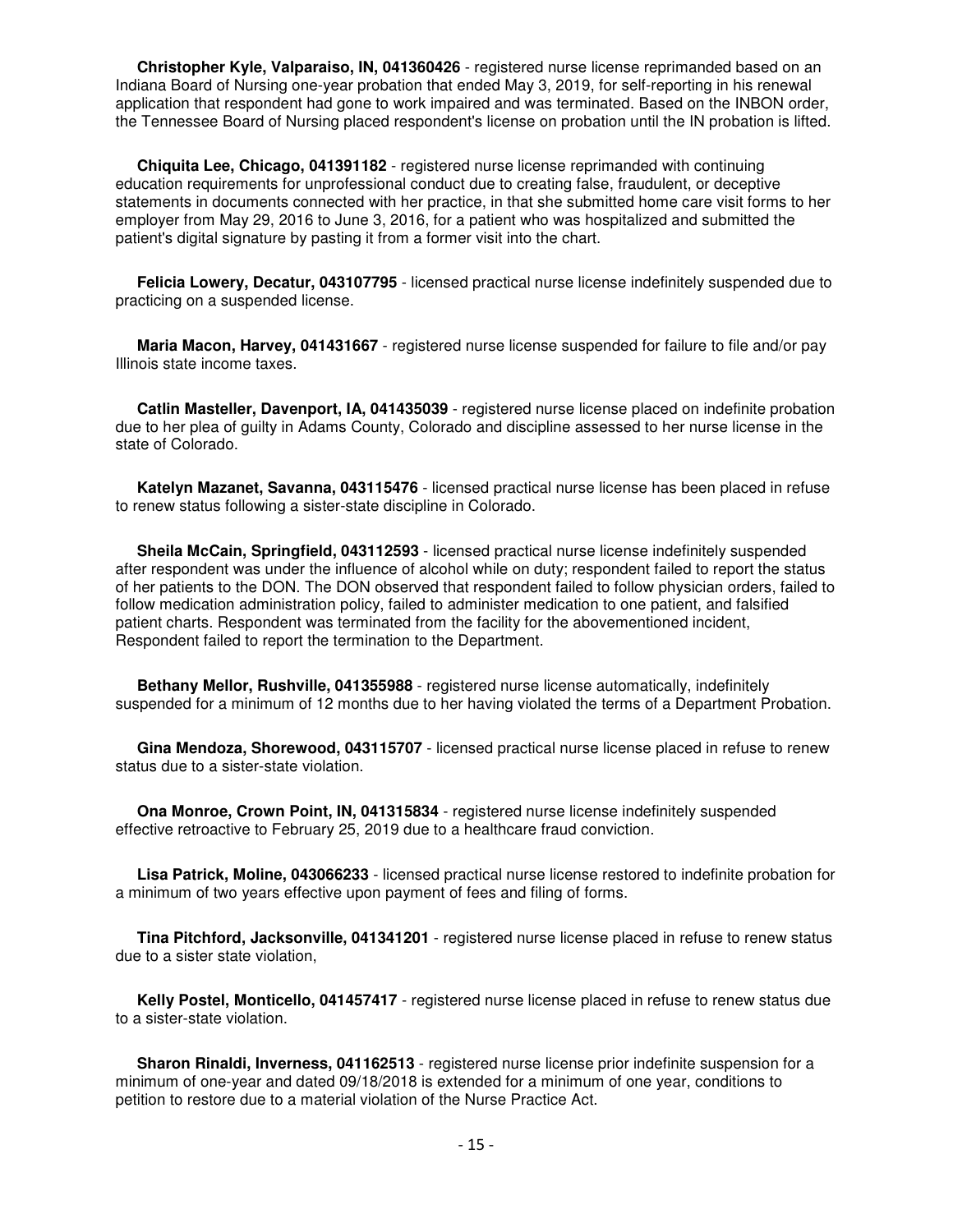**Kathryn Russell, Geneva, 041387655** - registered nurse license placed in refuse to renew status following sister-state discipline in Colorado.

 **Marilyn Seymour, Calumet Park, 041212261** - registered nurse license suspended for failure to file and/or pay Illinois state income taxes.

 **Deanna Sutcliffe, McFarland, WI, 041247060** - registered nurse license placed in refuse to renew due to a sister-state violation.

 **Lynzetta Taylor, Rock Island, 041160836** - registered nurse license suspended for failure to file and/or pay Illinois state income taxes.

 **Katherine Thorson, Plainfield, 041377074** - registered nurse license indefinitely suspended due to a felony conviction of forgery.

 **Kylie White, Corydon, IN, 041446610** - registered nurse license revoked after respondent pled guilty to, and was found guilty of, one count of burglary, a class I felony, before the Circuit Court of Coles County, Illinois and was sentenced to imprisonment for a period of three years in the IDOC. On or about November 26, 2018m respondent pled guilty to, and was found guilty of, one count of obtain substance by fraud, a class 4 felony, before the Circuit Court of Coles County, IL and was sentenced to probation of one year and other terms r conditions to run concurrent with the order in the burglary case.

 **Stacie Zoph, Eldorado, 043087895** - licensed practical nurse license indefinitely suspended due to her termination from her employer for discrepancies in the administration and documentation of narcotics.

#### **OCCUPATIONAL THERAPY**

 **Latanya Braswell, Chicago, 056003217** - occupational therapist license suspended for failure to file and/or pay Illinois state income taxes.

 **Erin Crome, DeKalb, 056007272** - occupational therapist license suspended for failure to file and/or pay Illinois state income taxes.

#### **PHARMACY**

 **Amneal Pharmaceuticals of New York LLC, Brookhaven, NY, 004002758** - wholesale drug distributor license reprimanded due to sister-state discipline in Alabama.

 **Gerald Cease, Oak Forest, 051030436** - pharmacist license voluntarily, permanently surrendered due to his having engaged in the diversion of controlled substances and criminal conviction in Will County, Illinois.

 **Heather Chraca, Island Lake, 049249679** - pharmacy technician license suspended for failure to file and/or pay Illinois state income taxes.

 **Global Medical Services LLC, Plainfield, 054020175** - pharmacy license placed on indefinite probation for a minimum of two years and fined \$1,500 and Kelvin V Udogu, Plainfield, **051287585**, pharmacist license ordered to complete coursework in pharmacy law due to violations discovered during a Department inspection of K and J Global Pharmacy.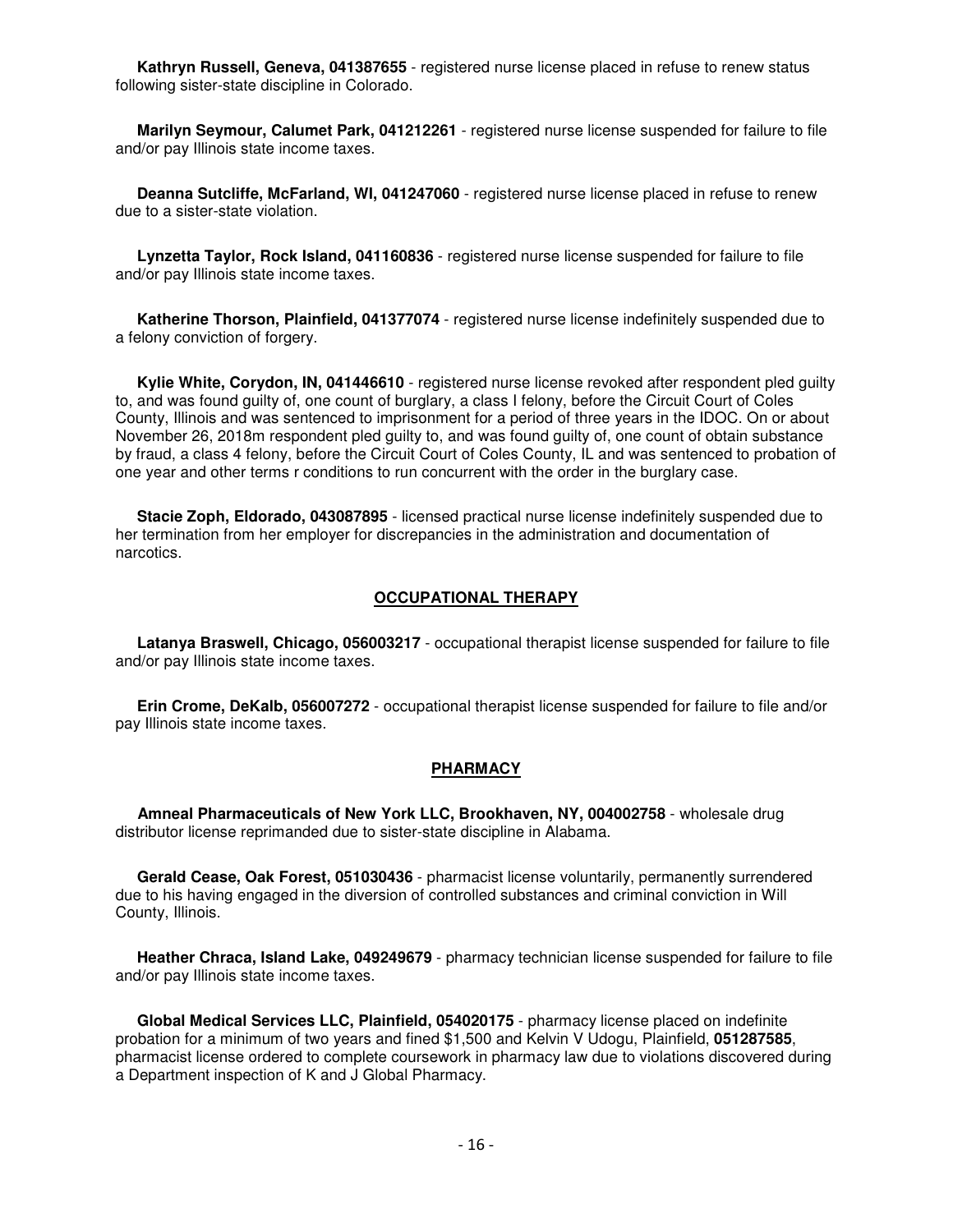**Michele Grimmett, Virden, 049255834** - pharmacy technician license revoked due to having engaged in the diversion of controlled substances.

 **Karen Grodzki, Lake in the Hills, 049118727** - pharmacy technician license revoked due to having engaged in the diversion of controlled substances and entering a plea of guilty in McHenry County Case Number 16-CF-000659.

 **Brandon Horton, Chicago, 049245364** - pharmacy technician license placed in refuse to renew status due to felony conviction.

 **Keysource Medical Inc., Cincinnati, OH, 004001066** - wholesale drug distributor and **304006374** controlled substance licenses placed in refuse to renew status due to a discipline in Ohio and loss of DEA certificate of registration.

 **Sharon Sahagian, Round Lake, 049156024** - pharmacy technician license suspended for failure to file and/or pay Illinois state income taxes.

 **Vincent Priority Care Pharmacy, LLC, Vincent, AL, 054021163** - pharmacy license granted effective upon payment of fees and filing of forms and fined \$2,500 due to it having shipped prescriptions to Illinois residents without holding a valid Illinois pharmacy license.

 **Wellness Health & Pharmaceuticals, Birmingham, AL, 054015097** - pharmacy license reprimanded due to a discipline in the state of California.

 **Woodland Hills Pharmacy, Woodland Hills, CA 91364, 054018358** - pharmacy license placed on indefinite probation due to sister-state discipline in California.

#### **PODIATRY**

 **Malcolm Herzog, Chicago, 016003225** - podiatrist license reprimanded, ordered to complete additional continuing education and fined \$10,000 based on allegations that from December 3, 2012 through December 20, 2013, respondent's Drug Enforcement Administration (DEA) registration was used by another provider to order large amounts of Hydrocodone without his knowledge or authorization. After requesting that this practice cease, respondent failed to take further enough action to ensure that controlled substances would not be ordered under his DEA registration number. Additionally, respondent self-prescribed Vicoprofen and Xanax to treat his acute plantar fasciitis in 2013.

#### **PUBLIC ACCOUNTANT**

 **Brian Sweet, Fresno, CA, 065029004** - licensed certified public accountant license revoked because of a 01/22/2018 Securities and Exchange Commission (SEC) sanction order denying respondent's SEC practice privileges in connection with his participation in a fraud scheme by obtaining and using confidential information from Public Company Accounting Oversight Board (PCAOB) inspection related documents to affect PCAOB inspection regarding his employer

#### **SOCIAL WORKER**

 **Steven Yeschek, Cary, 149005187** - licensed clinical social worker license placed on indefinite probation for a minimum of one year after respondent exceeded boundaries with a client he was treating.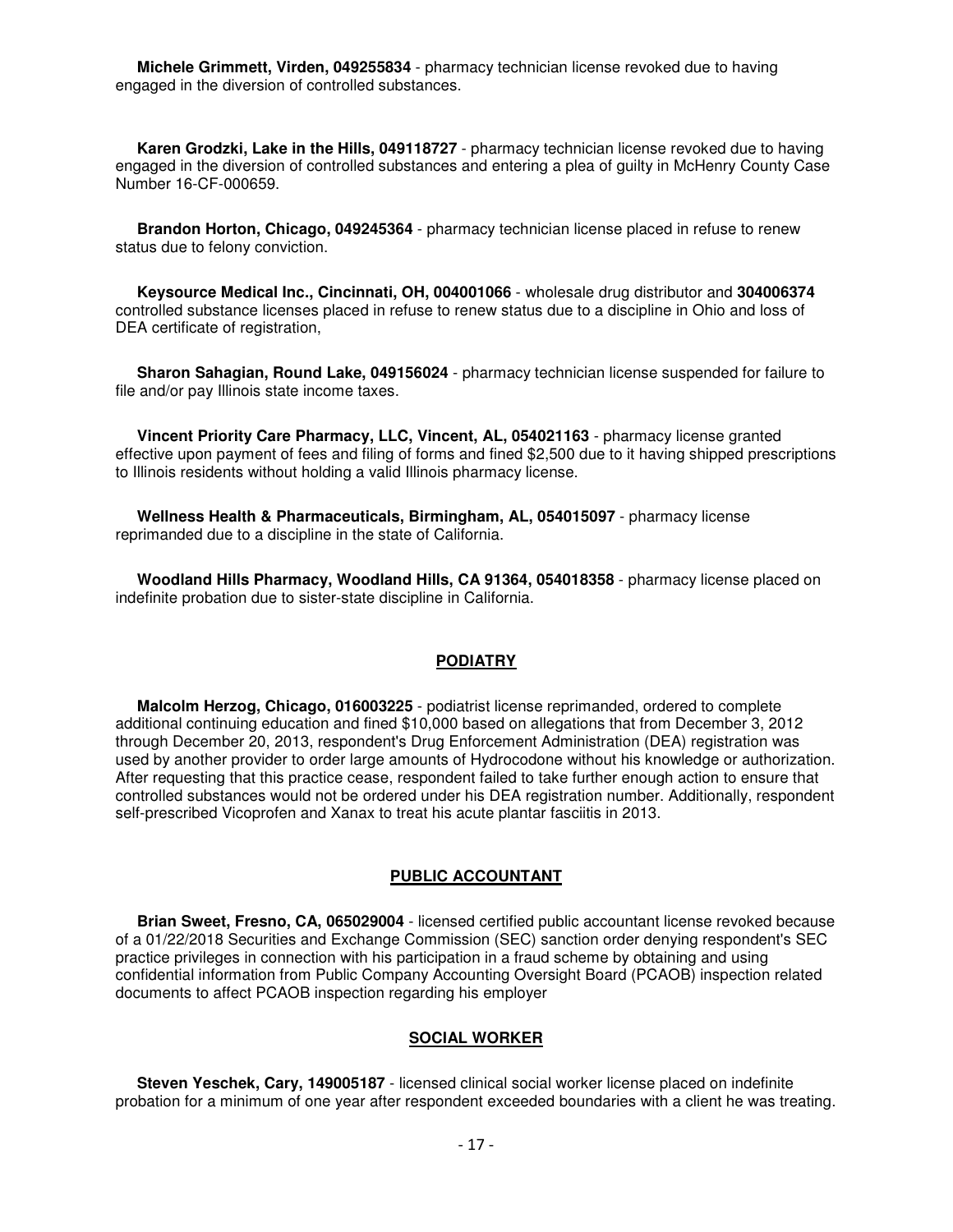#### **PROFESSIONAL ENGINEERS**

 **John Casserly, Des Plaines, 061023817** - enrolled professional intern license suspended for failure to file and/or pay Illinois state income taxes.

#### **VETERINARIAN**

 **Edmar Schreiber, Sorento, 090006712** - veterinarian license indefinitely suspended for malpractice and failure to maintain proper records.

# **DIVISION OF REAL ESTATE**

#### **UNLICENSED**

 **Philip McAndrew, Barrington Hills,** - real estate broker license granted and placed on probation for a prior felony conviction.

 **John Odle, Rosa Odle, and J and R Properties, Benton,** were jointly and severally imposed a \$2,000.00 civil penalty and ordered to cease and desist the unlicensed practice of real estate in the State of Illinois.

 **Madhouse Deals, St John IN**, ordered to cease and desist from engaging in any real estate activities in the State of Illinois that requires a license pursuant to the Real Estate License Act.

#### **APPRAISAL**

 **AMR Appraisal Inc, San Ramos CA, 558000130** - appraisal management company license fined \$15,000.00 for failure to pay numerous appraisers in a timely manner that was represented by the licensee.

 **Simon Ophrikter, Buffalo Grove, 556004103** - certified residential real estate appraiser license fined \$1,500.00 for conducting two appraisal inspections of a premises and misrepresenting that he had performed a complete visual appraisal inspection on both occasions when he had performed only a cursory second inspection and did not enter the premises on that occasion.

 **Joseph Shetina, Joliet, 553000547** - certified general real estate appraiser license surrendered and fined \$3,000.00 for performing three misleading appraisals that failed to comply with the requirements of USPAP.

#### **HOME INSPECTOR**

 **Michael Connellan, Brookfield, 450011125** - real estate home inspector license fined \$750 for failure to complete continuing education prior to renewing the license and for stating on the renewal application that the continuing education had been completed.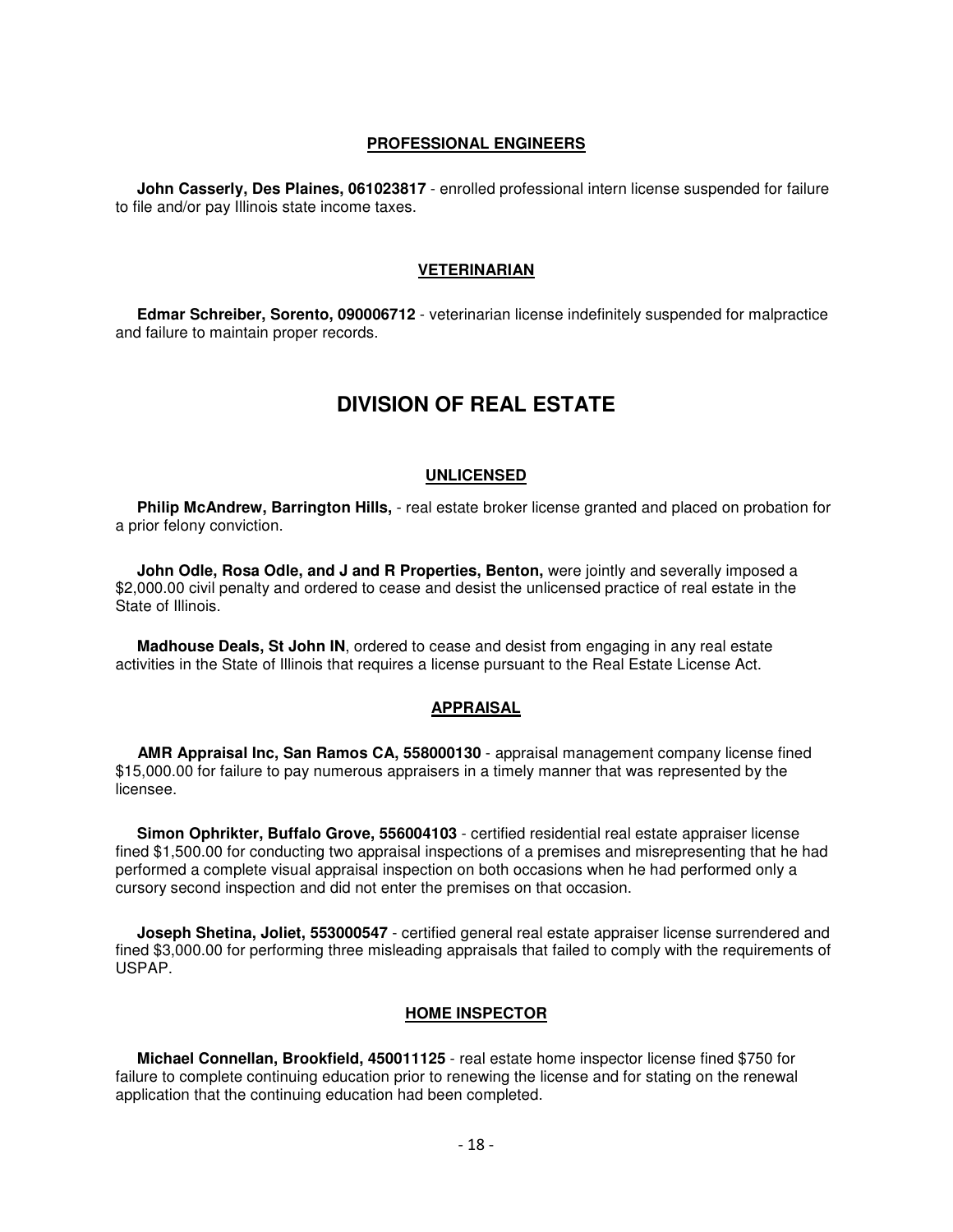**James House, Springfield, 450010262** - real estate home inspector license fined \$1,500 and required to complete coursework for failing to comply with the Standards in two home inspections and for failing to obtain a proper signed pre-inspection agreement before he began to inspect the homes.

 **Jeff Stephenson, Greenville, 450010475** - real estate home inspector license fined \$1,500 and required to complete coursework for failing to comply with the standards in a home inspection by failing to obtain a proper signed pre-inspection agreement before the inspection, for failing to detect an obvious termite infestation, and for failing to produce a completed pre-inspection agreement to the Department upon its later request.

 **James Wojtysiak, Port Barrington, 450003513** - real estate home inspector license fined \$1,000.00 for failure to complete continuing education prior to renewing the license and for stating on the renewal application that the continuing education had been completed.

#### **REAL ESTATE**

 **Benjamin Andrews, Winnetka, 475140506** - real estate broker license fined \$1,500 for failure to complete continuing education prior to renewing the license and for stating on the renewal application that the continuing education had been completed.

 **Owen Arvin, Carlock, 471004576** - real estate managing broker license suspended and fined \$1,500.00 for failure to complete continuing education prior to renewing the license and for stating on the renewal application that the continuing education had been completed.

 **Carlos Masso, Chicago, 475app3608574 –** real estate broker license to be issued and placed on probation for two years due to prior Department discipline.

 **Steven Ault, Morton, 471016831** - real estate managing broker license suspended for failure to file and/or pay Illinois state income taxes.

 **James Avgeris, Lombard, 471014464** - real estate managing broker license suspended and fined \$1,500.00 for failure to complete continuing education prior to renewing the license and for stating on the renewal application that the continuing education had been completed.

 **Francisco Ayala, Morton Grove, 475113247** - real estate broker license suspended for failure to file and/or pay Illinois state income taxes.

 **Qiana Baker, Chicago, 475155815** - real estate broker license fined \$1,000 for failure to complete continuing education prior to renewing the license and for stating on the renewal application that the continuing education had been completed.

 **Keisha Banks, Naperville, 475151957** - real estate broker license fined \$1,000 for failure to complete continuing education prior to renewing the license and for stating on the renewal application that the continuing education had been completed.

 **Steven Baumann, Lombard, 471016028** - real estate managing broker license suspended and fined \$1,500.00 for failure to complete continuing education prior to renewing the license and for stating on the renewal application that the continuing education had been completed.

 **Scott Bitney, St Louis MO, 471019800** - real estate managing broker license fined \$4,000 for performing licensed activities for one other than his sponsoring broker and receiving compensation for licensed activities by someone other than his sponsoring broker.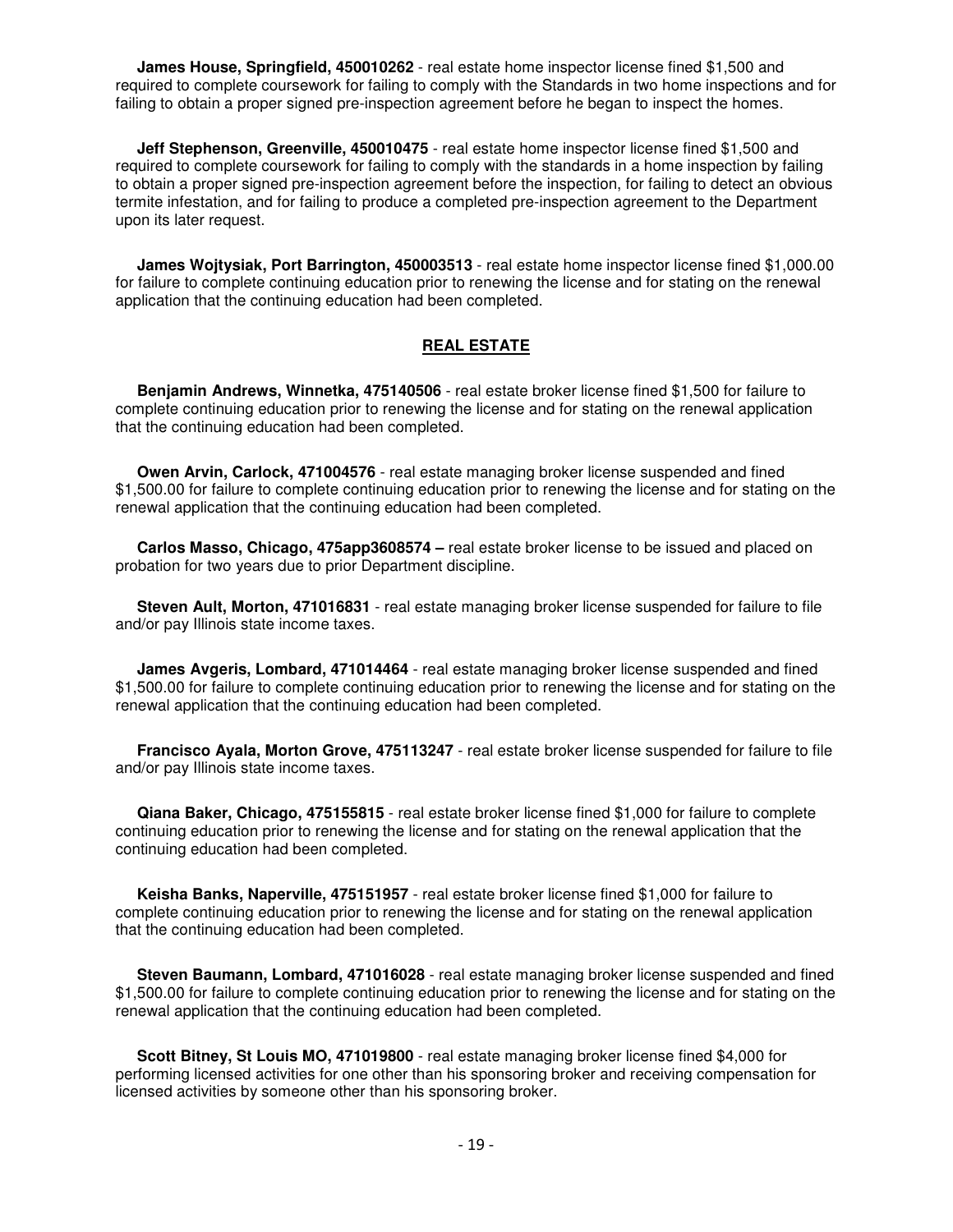**L3 Corporation, St Louis MO, 478025503** - real estate corporation license fined \$4,000 and shall cease and desist in aiding and abetting the unlicensed practice of their unlicensed employees for engaging in licensed activities during a period when they had no managing broker and for advertising properties offered for lease that listed unlicensed individuals as the contact person for those properties.

 **Charlotte Boehler, Springfield, 471016633** - real estate managing broker license suspended and fined \$1,500.00 for failure to complete continuing education prior to renewing the license and for stating on the renewal application that the continuing education had been completed.

 **Philip Brierley, Salt Lake City UT, 475157107** - real estate broker license surrendered for failure to complete continuing education prior to renewing the license and for stating on the renewal application that the continuing education had been completed.

 **Candice Brown, Chicago, 473013472** - real estate leasing agent license surrendered for failure to complete continuing education prior to renewing the license and for stating on the renewal application that the continuing education had been completed.

 **William Cannon, Hanover Park, 475141880** - real estate broker license fined \$1,250 for failure to complete continuing education prior to renewing the license and for stating on the renewal application that the continuing education had been completed.

 **Nathan Cavender, Saint John IN, 475175740** - real estate broker license shall cease and desist from representing a broker other than his sponsoring broker and receiving compensation for license activities by someone other than his sponsoring broker and fined \$2,500 for representing or attempting to represent a broker other than his sponsored broker and receiving compensation by someone other than his sponsoring broker.

 **Michael Centanne, Surprise AZ, 471006320** - real estate managing broker license fined \$1,500 for failure to complete continuing education prior to renewing the license and for stating on the renewal application that the continuing education had been completed.

 **Foster Chambers, Oak Park, 471017860** - real estate managing broker license suspended and fined \$1,500 for failure to complete continuing education prior to renewing the license and for stating on the renewal application that the continuing education had been completed.

 **Michael Christie, Des Plaines, 471014983** - real estate managing broker license suspended and fined \$1,500 for failure to complete continuing education prior to renewing the license and for stating on the renewal application that the continuing education had been completed.

 **James Collins, River Forest, 473014981** - real estate leasing agent license fined \$750 for failure to complete continuing education prior to renewing the license and for stating on the renewal application that the continuing education had been completed.

 **Mike Diana, Des Plaines, 475175200** - real estate broker license suspended and fined \$5,000.00 for entering a property alone and without a client and removing prescription pills without the owner's authority.

 **Marshall Dunlap, St Charles, 471015229** - real estate managing broker license suspended and fined \$1,500.00 for failure to complete continuing education prior to renewing the license and for stating on the renewal application that the continuing education had been completed.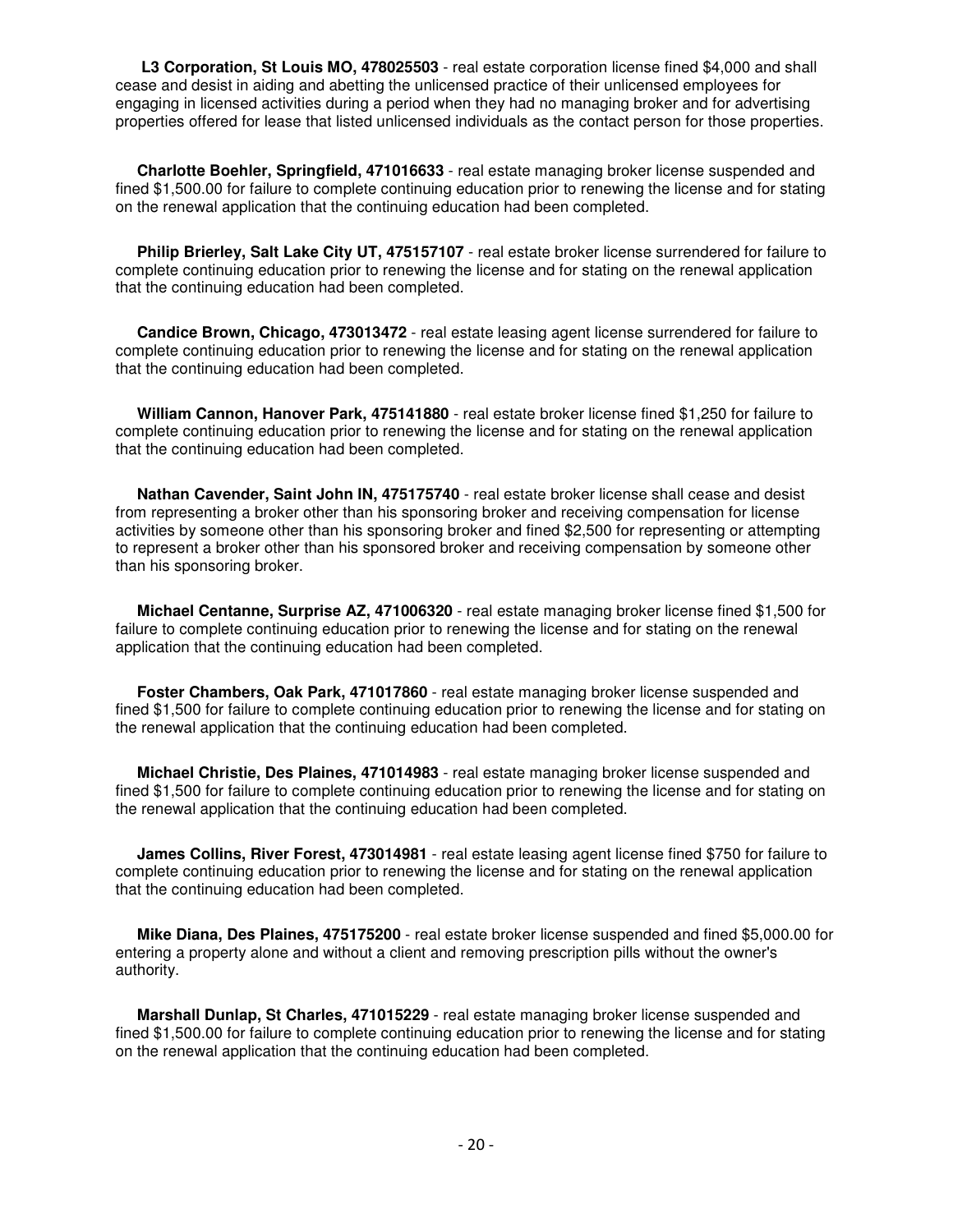**Channy Fazio, Naperville, 475165086** - real estate broker license fined \$1,000 for failure to complete continuing education prior to renewing the license and for stating on the renewal application that the continuing education had been completed.

 **Brent Fong, Hoffman Estates, 475149224** - real estate broker license fined \$1,000 for failure to complete continuing education prior to renewing the license and for stating on the renewal application that the continuing education had been completed.

 **Magdalena Gruszka, Palos Hills, 471017414** - real estate managing broker license fined \$1,500 for failure to complete continuing education prior to renewing the license and for stating on the renewal application that the continuing education had been completed.

 **Michael Hakimi, Deerfield, 471017053** - real estate managing broker license suspended and fined \$1,500.00 for failure to complete continuing education prior to renewing the license and for stating on the renewal application that the continuing education had been completed.

 **Ayman Hanna, Las Vegas NV, 471016850** - real estate managing broker license suspended and fined \$1,500.00 for failure to complete continuing education prior to renewing the license and for stating on the renewal application that the continuing education had been completed.

 **Louis Hardy, Chicago, 473012683** - real estate leasing agent license fined \$750 for failure to complete continuing education prior to renewing the license and for stating on the renewal application that the continuing education had been completed.

 **Eric Heard, Champaign, 475115703** - real estate broker license fined \$1,500 for failure to complete continuing education prior to renewing the license and for stating on the renewal application that the continuing education had been completed.

 **Gina Heath, Bloomingdale, 475132375** - real estate broker license surrendered for failure to complete continuing education prior to renewing the license and for stating on the renewal application that the continuing education had been completed.

 **Robert Holland, Chicago, 473014842** - real estate leasing agent license surrendered for failure to complete continuing education prior to renewing the license and for stating on the renewal application that the continuing education had been completed.

 **Dina Mary Howell, Elmhurst, 475144406** - real estate broker license fined \$1,000 for failure to complete continuing education prior to renewing the license and for stating on the renewal application that the continuing education had been completed.

 **Rahpheal Hunter, Chicago, 475159737** - real estate leasing broker license fined \$1,250 for failure to complete continuing education prior to renewing the license and for stating on the renewal application that the continuing education had been completed.

 **Calvin Hupp, Yorkville, 475151372** - real estate broker license fined \$1,250 for failure to complete continuing education prior to renewing the license and for stating on the renewal application that the continuing education had been completed.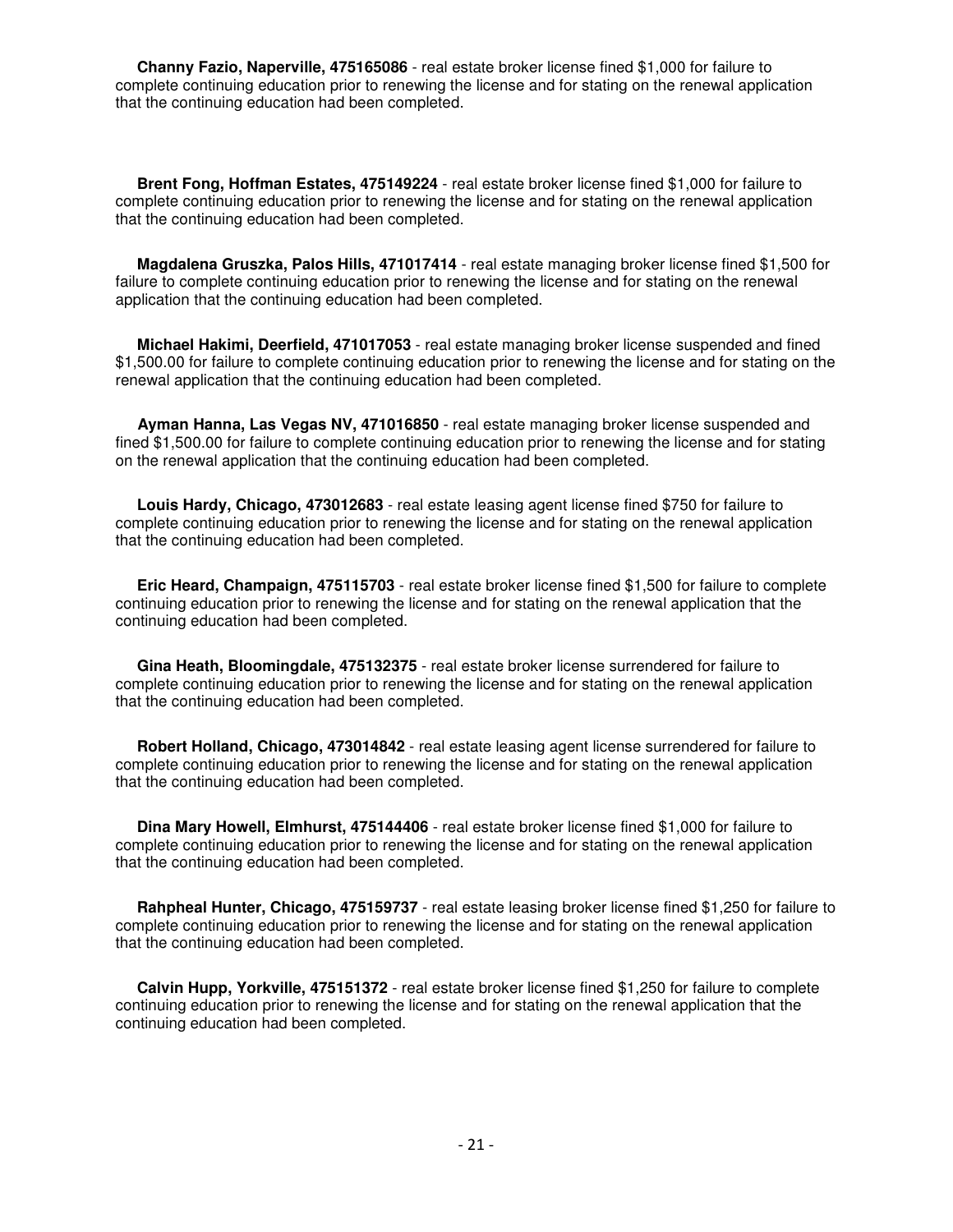**Barbara Jones Rivette, Westchester, 475122499** - real estate broker license fined \$8,000 for failing to timely disclose her licensee status on a purchase contract.

 **Donna Junitz, Crown Point IN, 471017172** - real estate managing broker license surrendered for failure to complete continuing education prior to renewing the license and for stating on the renewal application that the continuing education had been completed.

 **Sean Kelly, Chicago, 475173688** - real estate broker license suspended for failure to file and/or pay Illinois state income taxes.

 **Martha Korstanje, Kenosha WI, 473002123** - real estate leasing agent license fined \$750 for failure to complete continuing education prior to renewing the license and for stating on the renewal application that the continuing education had been completed.

 **Kari Ktenas, Bolingbrook, 473014077** - real estate leasing agent license fined \$750 for failure to complete continuing education prior to renewing the license and for stating on the renewal application that the continuing education had been completed.

 **Gina Larocco, Lockport, 471010181** - real estate managing broker license suspended and fined \$1,500.00 for failure to complete continuing education prior to renewing the license and for stating on the renewal application that the continuing education had been completed.

 **Jaclyn Layton, Chicago, 472019091** - real estate leasing agent student license fined \$1,000 for advertising rental property without a real estate license.

 **Vince Manglardi, Palatine, 471017375** - real estate managing broker license revoked and fined \$25,000.00 due a guilty plea to wire fraud affecting a financial institution.

 **Melinda Mears Tuomey, Fairview Heights, 471008894** - real estate managing broker license suspended and fined \$3,000 for failure to complete continuing education prior to renewing the license and for stating on the renewal application that the continuing education had been completed.

 **Gerardo Millan, Chicago, 475148375** - real estate broker license suspended for failure to pay and/or file Illinois state income taxes.

 **Daniel Moon, Chicago, 471007568** - real estate managing broker license suspended and fined \$1,500 for failure to complete continuing education prior to renewing the license and for stating on the renewal application that the continuing education had been completed.

 **Angela Murphy, Itasca, 471007822** - real estate managing broker license suspended and fined \$1,500 for failure to complete continuing education prior to renewing the license and for stating on the renewal application that the continuing education had been completed.

 **Edwin Nieves Jr, Chicago, 473013033** - real estate leasing agent license fined \$750 for failure to complete continuing education prior to renewing the license and for stating on the renewal application that the continuing education had been completed.

 **Robert O'Malley, Naperville, 471014048** - real estate managing broker license suspended and fined \$1,500 for failure to complete continuing education prior to renewing the license and for stating on the renewal application that the continuing education had been completed.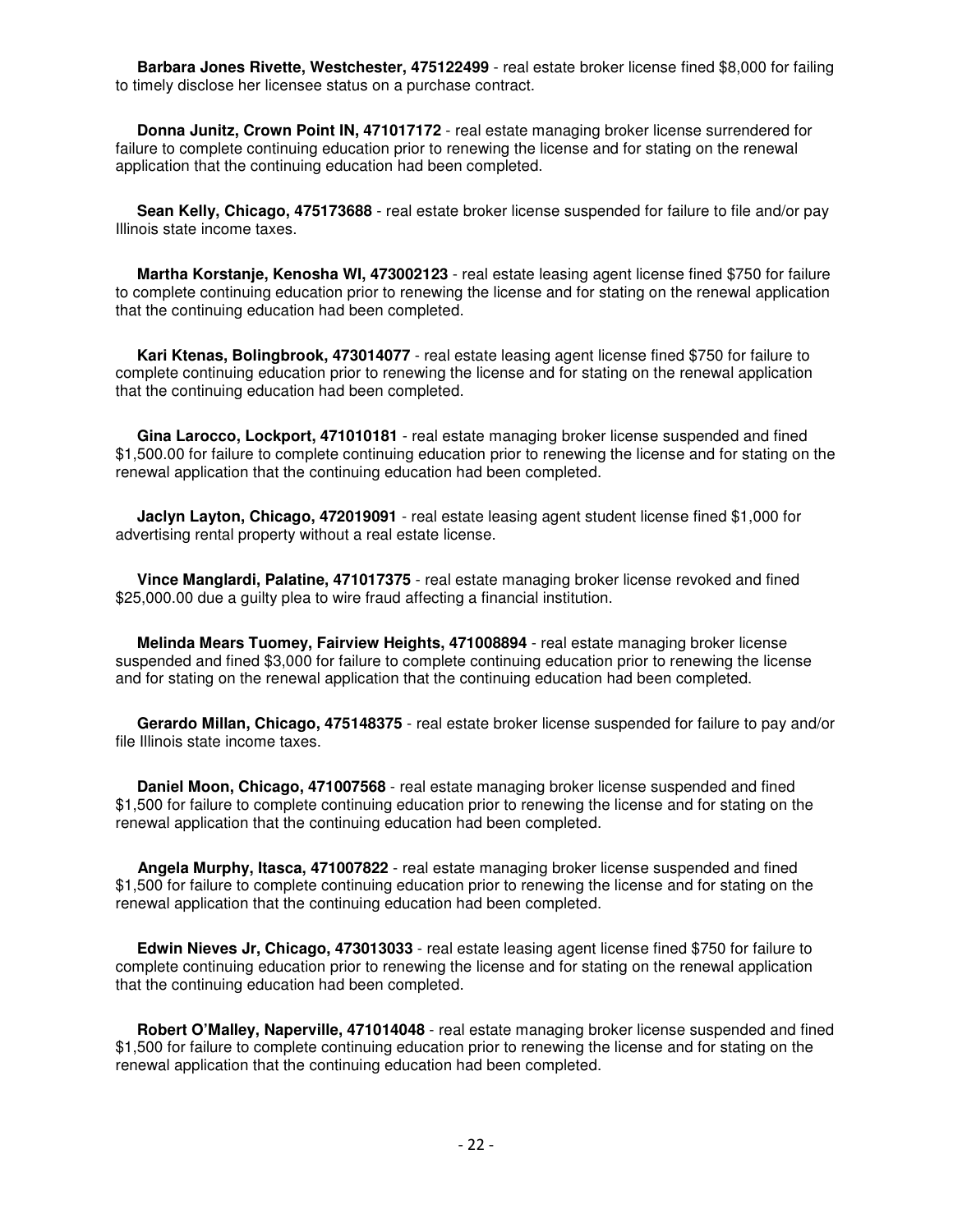**Henry Page, Calumet City, 475144994** - real estate broker license fined \$1,000 for failure to complete continuing education prior to renewing the license and for stating on the renewal application that the continuing education had been completed.

 **Nick Patterson, Chicago, 471003119** - real estate managing broker license indefinitely suspended for violating the terms of a consent order.

 **Benjamin Perkins, Oak Brook, 471015688** - real estate managing broker license suspended and fined \$1,500 for failure to complete continuing education prior to renewing the license and for stating on the renewal application that the continuing education had been completed.

 **Darnell Porter, Arlington Heights, 475146871** - real estate leasing broker license fined \$1,000 for failure to complete continuing education prior to renewing the license and for stating on the renewal application that the continuing education had been completed.

 **Al Ramirez, Oak Brook, 471016737** - real estate managing broker license suspended and fined \$1,500 for failure to complete continuing education prior to renewing the license and for stating on the renewal application that the continuing education had been completed.

 **David Jibri Ritcherson-Bell, Chicago, 473014926** - real estate leasing agent license surrendered for failure to complete continuing education prior to renewing the license and for stating on the renewal application that the continuing education had been completed.

 **Carlos Robles, Addison, 475158978** - real estate broker license placed on probation for 2 years, fined \$2,000 and completed educational courses due to receiving compensation from one other than his sponsoring broker, failed to disclose his license status in a transaction where he had a direct or indirect interest, and failed to keep earnest money separate and apart from other funds.

 **Stephanie Roddy, Chicago, 475155910** - real estate broker license suspended and fined \$5,000 for failing to disclose in writing to all parties in a transaction her status as a licensee and for failing to provide documents to the Department upon request.

 **Maribel Rodriguez, Cicero, 471016154** - real estate managing broker license suspended and fined \$1,500 for failure to complete continuing education prior to renewing the license and for stating on the renewal application that the continuing education had been completed.

 **Xiaoyan Ruan, Buffalo Grove, 475167592** - real estate broker license reprimanded, fined \$1,000 and required to complete coursework for giving potential buyers of a subject property the lock box code to obtain the key to view the premises without telling the sellers and then was not present to supervise the buyers' inspection.

 **Belarmino Sagols, Plainfield, 471016478** - real estate managing broker license suspended and fined \$1,500 for failure to complete continuing education prior to renewing the license and for stating on the renewal application that the continuing education had been completed.

 **Michael Sanchez, Chicago, 473012695** - real estate leasing agent license fined \$750 for failure to complete continuing education prior to renewing the license and for stating on the renewal application that the continuing education had been completed.

 **Anastasia Skordas, Vernon Hills, 473013723** - real estate leasing agent license fined \$750 for failure to complete continuing education prior to renewing the license and for stating on the renewal application that the continuing education had been completed.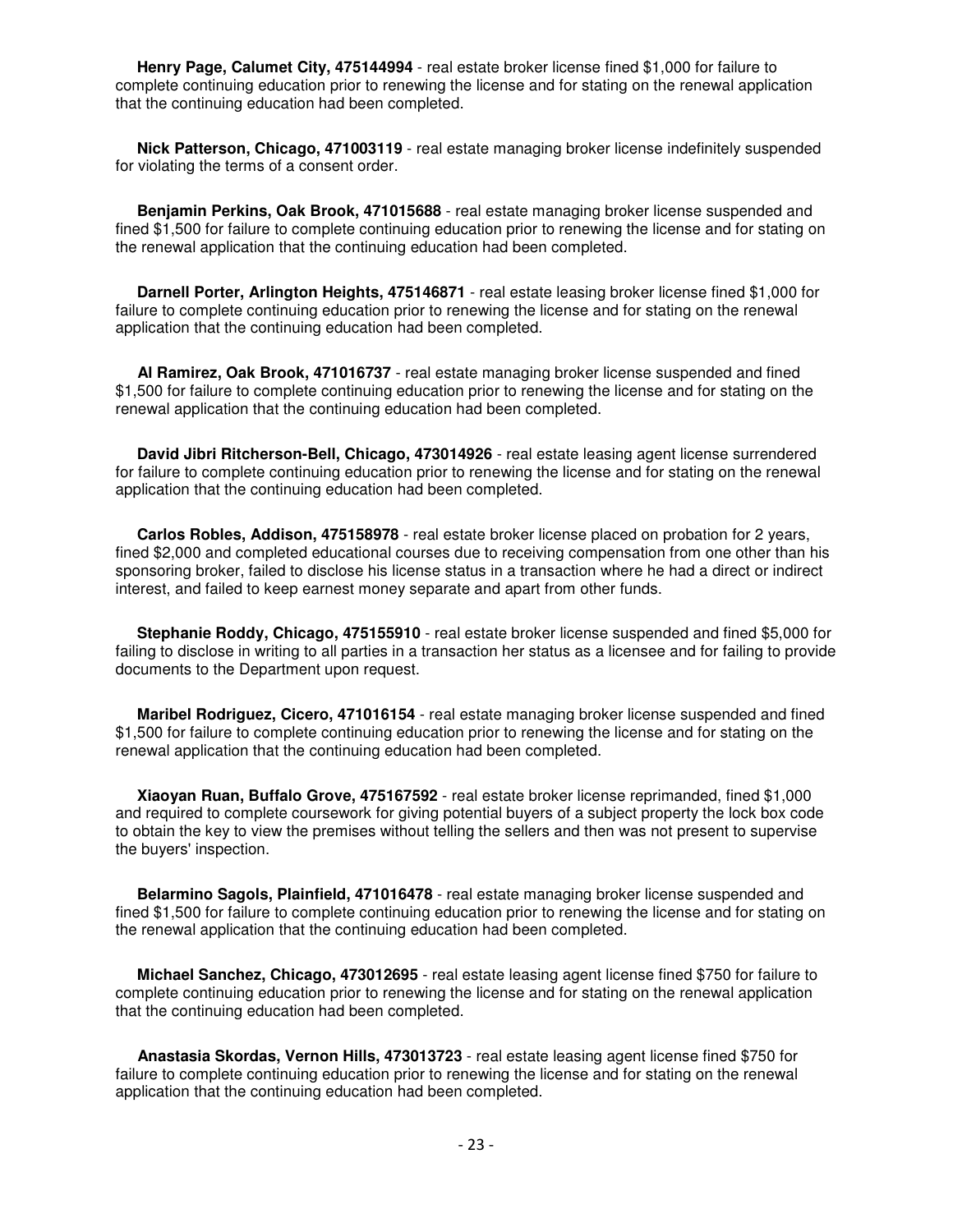**David Smith, Chicago, 473014566** - real estate leasing agent license fined \$750 for failure to complete continuing education prior to renewing the license and for stating on the renewal application that the continuing education had been completed.

 **Ryan Smith, Western Springs, 475150650** - real estate leasing broker license fined \$1,000 for failure to complete continuing education prior to renewing the license and for stating on the renewal application that the continuing education had been completed.

 **Karen Joan Smugala, Chesterfield MO, 471003340** - real estate managing broker license suspended and fined \$1,500 for failure to complete continuing education prior to renewing the license and for stating on the renewal application that the continuing education had been completed.

 **Nekeia Spruill, Chicago, 473012641** - real estate leasing agent license fined \$750 for failure to complete continuing education prior to renewing the license and for stating on the renewal application that the continuing education had been completed.

 **Despina Stolidakis, Mount Prospect, 475144815** - real estate broker license fined \$1,250 for failure to complete continuing education prior to renewing the license and for stating on the renewal application that the continuing education had been completed.

 **Joann Sworan, Lockport, 471008889** - real estate managing broker license revoked and fined \$10,000 for failing to disclose in writing to all parties in a contract her status as a licensee; for engaging in dual agency without the informed written consent of all parties; and for signing a letter and a contract with the names of one of the parties to the contract without that person's knowledge or consent and presenting those documents to a Court to avoid a judicial sale of the property.

 **Keith Terry, South Holland, 471016781** - real estate managing broker license fined \$1,500 for failure to complete continuing education prior to renewing the license and for stating on the renewal application that the continuing education had been completed.

 **Scott Tran, Chicago, 473014329** - real estate leasing agent license fined \$750 for failure to complete continuing education prior to renewing the license and for stating on the renewal application that the continuing education had been completed.

 **Michelle Trotter, Beverly Hills CA, 475125830** - real estate broker license fined \$1,000 for failure to complete continuing education prior to renewing the license and for stating on the renewal application that the continuing education had been completed.

 **Alejandro Trujillo, Chicago, 475163913** - real estate broker license fined \$1,250 for failure to complete continuing education prior to renewing the license and for stating on the renewal application that the continuing education had been completed.

 **Faith Washington, Homewood, 475154636** - real estate broker license fined \$1,000 for failure to complete continuing education prior to renewing the license and for stating on the renewal application that the continuing education had been completed.

**Natalie Washington, Hazel Crest, 471009000** - real estate managing broker license suspended and fined \$1,500 for failure to complete continuing education prior to renewing the license and for stating on the renewal application that the continuing education had been completed.